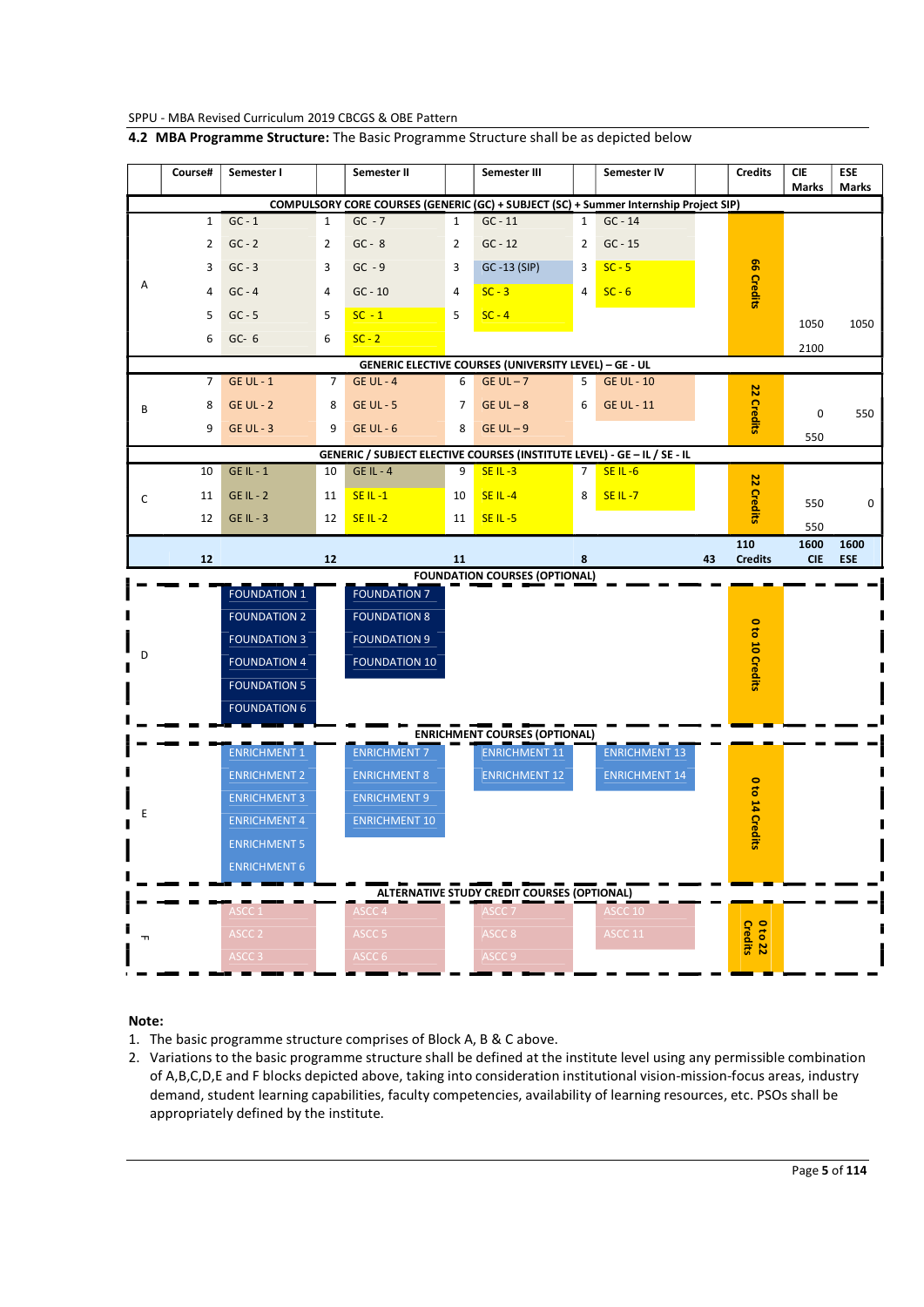| #              | <b>Block</b>   | CIE - ESE (Credits per course) | <b>Course Type</b>                          | <b>Credits</b> | <b>Courses</b> | <b>Nature</b>     |
|----------------|----------------|--------------------------------|---------------------------------------------|----------------|----------------|-------------------|
| 1.1            | A1             | 50-50 (3 Credits)              | <b>GENERIC CORE (GC)</b>                    | 42             | 14             | <b>COMPULSORY</b> |
| 1.2            | A2             | 50-50 (3 Credits)              | <b>SUBJECT CORE (SC)</b>                    | 18             | 6              | COMPULSORY        |
| 1.3            | A <sub>3</sub> | 50-50 (3 Credits)              | <b>PROJECT</b>                              | 6              | $\mathbf{1}$   | <b>COMPULSORY</b> |
| $\overline{2}$ | B              | 0 - 50 (2 Credits)             | GENERIC ELECTIVE (UNIVERSITY LEVEL) GE - UL | 22             | 11             | <b>ELECTIVES</b>  |
| 3.1            | C <sub>1</sub> | 50-0 (2 Credits)               | GENERIC ELECTIVE (INSTITUTE LEVEL) GE - IL  | 8              | 4              | <b>ELECTIVES</b>  |
| 3.4            | C <sub>2</sub> | 50-0 (2 Credits)               | SUBJECT ELECTIVE (INSTITUTE LEVEL) SE - IL  | 14             | 7              | <b>ELECTIVES</b>  |
|                |                |                                | <b>TOTAL</b>                                | 110            | 43             |                   |
|                |                |                                |                                             |                |                |                   |
|                |                |                                | OPTIONAL COURSES (In Lieu of C1 / C2 ONLY)  |                |                |                   |
| 4.1            | D              | 25 - 0 (1 Credit)              | <b>FOUNDATION COURSES</b>                   | $0 - 10$       | $0 - 10$       | <b>ELECTIVES</b>  |
| 4.2            | Ε              | 25 - 0 (1 Credit)              | <b>ENRICHMENT COURSES</b>                   | $0 - 14$       | $0 - 14$       | <b>ELECTIVES</b>  |
| 4.3            | F              | 50 - 0 (2 Credits)             | ALTERNATIVE STUDY CREDIT COURSES            | $0 - 22$       | $0 - 11$       | <b>ELECTIVES</b>  |

5.0 Specializations offered: The following specializations shall be offered as MAJOR / MINOR:

- 1. Marketing Management (MKT)
- 2. Financial Management (FIN)
- 3. Human Resources Management (HRM)
- 4. Operations & Supply Chain Management (OSCM)
- 5. Business Analytics (BA)

# The following specializations shall be offered ONLY as MINOR Specializations:

- 1. Rural & Agribusiness Management (RABM)
- 2. Pharma & Healthcare Management (PHM)
- 3. Tourism & Hospitality Management (THM)

### Note:

- 1. Institutes may offer ONLY SELECT specializations based on industry needs, faculty strength & competencies, student demands, employability potential, etc.
- 2. Institutes MAY NOT offer a specialization if a minimum of 20% of students are not registered for that specialization.
- 3. The Institute MAY NOT offer an elective course if a minimum of 20% of students are not registered for that elective course.

# 5.1 Open Elective(s):

- 1. Learners who intend to learn specific courses from other specialization(s) can opt for Subject Elective (SE IL) courses from other specializations in lieu of the Subject Elective (SE - IL) courses from their native specialization.
- 2. These open electives MAY BE from two different specializations.
- 3. Open Electives can be opted for only in Sem III and Sem IV.
- 4. Students can opt for maximum 1 Subject Elective (SE IL) course in Sem III and Sem IV each. i.e. Students can opt for maximum 2 Open Electives (total 4 credits).

# 5.2 Major Specialization + Minor Specialization Combination:

- 1. For a Major + Minor Specialization combination the learner shall complete
	- a) Major Specialization Courses: Total 9 (4 Subject Core courses and 5 Subject Elective courses)
	- b) Minor Specialization Courses: Total 4 (2 Subject Core courses and 2 Subject Elective courses)
- 2. For a Major + Minor Specialization combination the learner shall earn
	- a) Major Specialization Credits: Total 22 (12 Credits from Subject Core + Minimum 10 Credits from Subject Electives)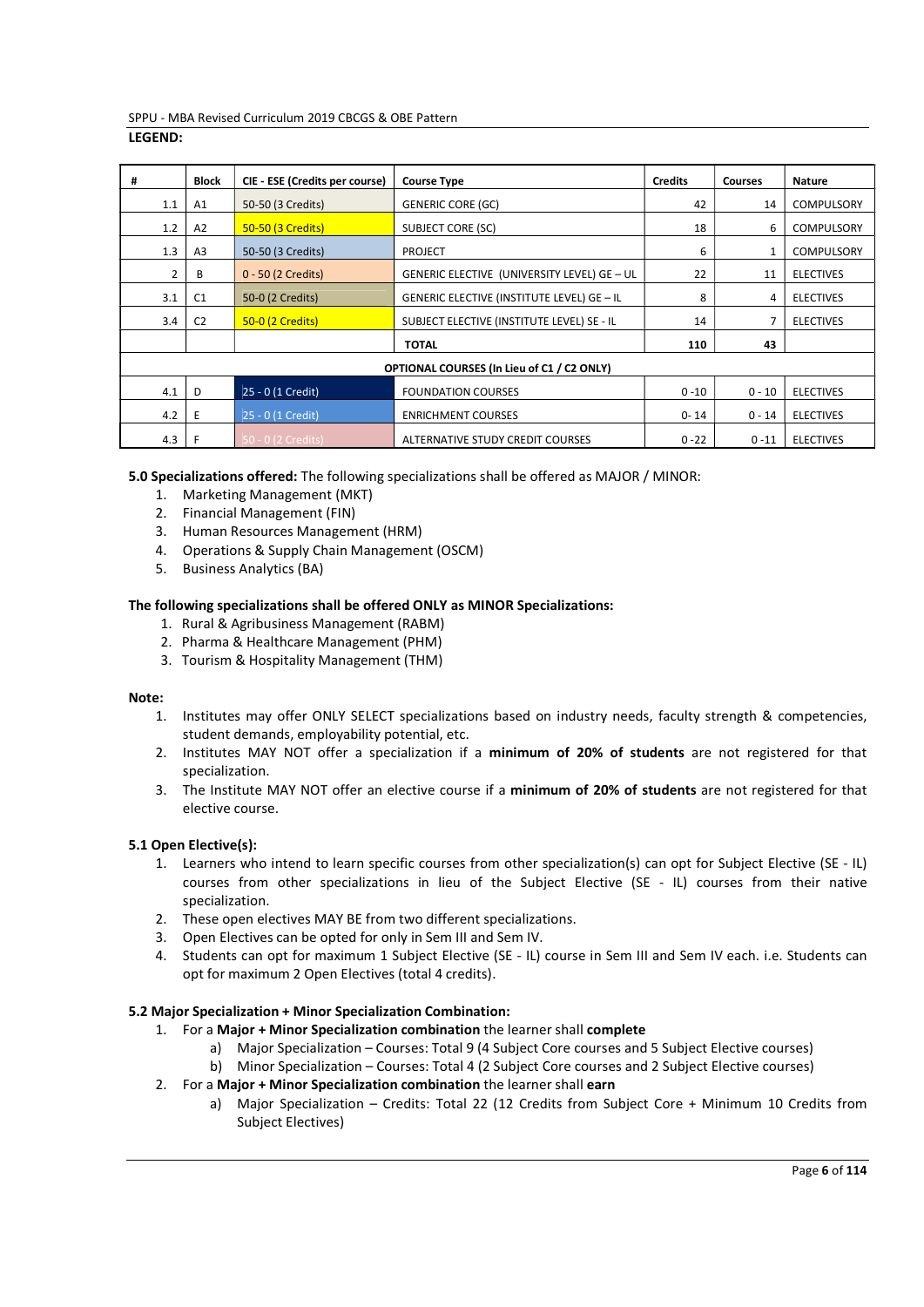| <b>GENERIC CORE (GC) COURSES - 3 Credits Each</b> |                    |                                                 |                |  |  |
|---------------------------------------------------|--------------------|-------------------------------------------------|----------------|--|--|
|                                                   |                    | 50 Marks CCE, 50 Marks ESE                      |                |  |  |
| Course No.                                        | <b>Course Code</b> | Course                                          | Semester       |  |  |
| 101                                               | $GC - 01$          | <b>Managerial Accounting</b>                    |                |  |  |
| 102                                               | $GC - 02$          | Organizational Behaviour                        |                |  |  |
| 103                                               | $GC - 03$          | <b>Economic Analysis for Business Decisions</b> |                |  |  |
| 104                                               | $GC - 04$          | <b>Business Research Methods</b>                |                |  |  |
| 105                                               | $GC - 05$          | <b>Basics of Marketing</b>                      |                |  |  |
| 106                                               | $GC - 06$          | <b>Digital Business</b>                         |                |  |  |
| 201                                               | $GC - 07$          | <b>Marketing Management</b>                     | $\mathbf{II}$  |  |  |
| 202                                               | $GC - 08$          | <b>Financial Management</b>                     | $\mathbf{II}$  |  |  |
| 203                                               | $GC - 09$          | Human Resources Management                      | $\mathbf{II}$  |  |  |
| 204                                               | $GC - 10$          | <b>Operations &amp; Supply Chain Management</b> | $\mathbf{II}$  |  |  |
| 301                                               | $GC - 11$          | <b>Strategic Management</b>                     | $\mathbf{III}$ |  |  |
| 302                                               | $GC - 12$          | <b>Decision Science</b>                         | $\mathbf{III}$ |  |  |
| 303                                               | $GC - 13$          | Summer Internship Project*                      | III            |  |  |
| 401                                               | $GC - 14$          | <b>Enterprise Performance Management</b>        | IV             |  |  |
| 402                                               | $GC - 15$          | Indian Ethos & Business Ethics                  | IV             |  |  |

\* Six Credits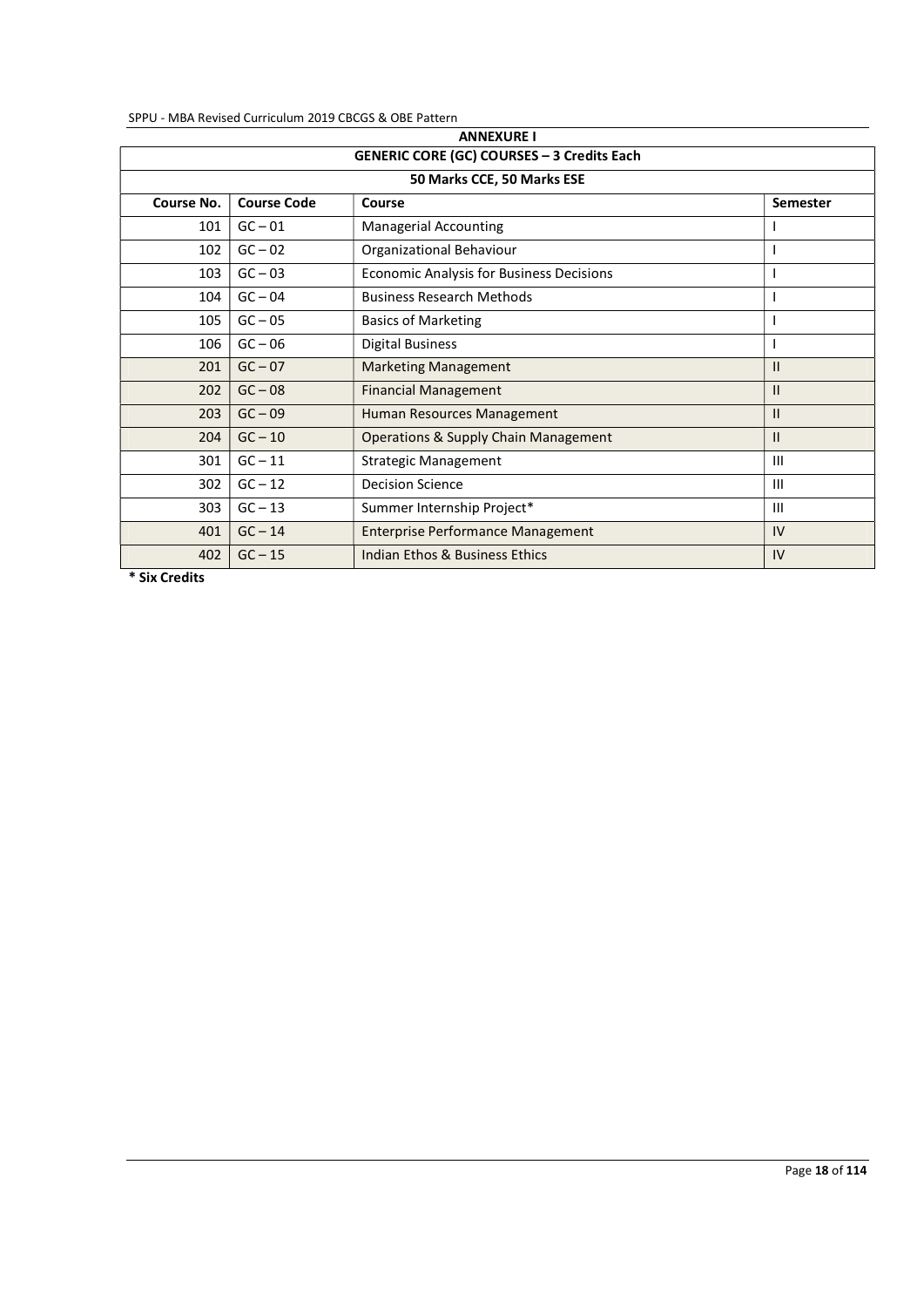| GENERIC ELECTIVES UNIVERSITY LEVEL (GE - UL) COURSES - 2 Credits Each |                    |                                                                      |                 |  |  |
|-----------------------------------------------------------------------|--------------------|----------------------------------------------------------------------|-----------------|--|--|
|                                                                       |                    | 00 Marks CCE, 50 Marks ESE                                           |                 |  |  |
| Course #                                                              | <b>Course Code</b> | Course                                                               | <b>Semester</b> |  |  |
|                                                                       |                    | Any 3 courses to be selected from the following list in Semester I   |                 |  |  |
| 107                                                                   | GE - UL - 01       | Management Fundamentals                                              | <b>I</b>        |  |  |
| 108                                                                   | GE - UL - 02       | Indian Economy                                                       | $\mathbf{I}$    |  |  |
| 109                                                                   | GE - UL - 03       | Entrepreneurship Development                                         | ı               |  |  |
| 110                                                                   | GE - UL - 04       | <b>Essentials of Psychology for Managers</b>                         | I               |  |  |
| 111                                                                   | GE - UL - 05       | <b>Legal Aspects of Business</b>                                     | I               |  |  |
| 112                                                                   | GE - UL - 06       | Demand Analysis & Forecasting                                        | ı               |  |  |
|                                                                       |                    | Any 3 courses to be selected from the following list in Semester II  |                 |  |  |
| 207                                                                   | GE - UL - 07       | Contemporary Frameworks in Management                                | $\mathbf{H}$    |  |  |
| 208                                                                   | GE - UL - 08       | Geopolitics & World Economic Systems                                 | $\mathbf{H}$    |  |  |
| 209                                                                   | GE - UL - 09       | Start Up and New Venture Management                                  | $\mathbf{H}$    |  |  |
| 210                                                                   | GE - UL - 10       | <b>Qualitative Research Methods</b>                                  | $\mathbf{H}$    |  |  |
| 211                                                                   | GE - UL - 11       | Business, Government & Society                                       | $\mathbf{H}$    |  |  |
| 212                                                                   | GE - UL - 12       | <b>Business Process Re-engineering</b>                               | $\mathbf{H}$    |  |  |
|                                                                       |                    | Any 3 courses to be selected from the following list in Semester III |                 |  |  |
| 306                                                                   | GE - UL - 13       | <b>International Business Economics</b>                              | Ш               |  |  |
| 307                                                                   | GE - UL - 14       | <b>International Business Environment</b>                            | $\mathbf{III}$  |  |  |
| 308                                                                   | GE - UL - 15       | <b>Project Management</b>                                            | $\mathbf{H}$    |  |  |
| 309                                                                   | GE - UL - 16       | <b>Quality Management</b>                                            | $\mathbf{III}$  |  |  |
| 310                                                                   | GE - UL - 17       | Corporate Governance                                                 | Ш               |  |  |
| 311                                                                   | GE - UL - 18       | Management of Non-profit organizations                               | III             |  |  |
| Any 2 courses to be selected from the following list in Semester IV   |                    |                                                                      |                 |  |  |
| 405                                                                   | GE - UL - 19       | Global Strategic Management                                          | IV              |  |  |
| 406                                                                   | GE - UL - 20       | <b>Competing in Global Markets</b>                                   | IV              |  |  |
| 407                                                                   | GE - UL - 21       | Cyber Laws                                                           | IV              |  |  |
| 408                                                                   | GE - UL - 22       | CSR & Sustainability                                                 | IV              |  |  |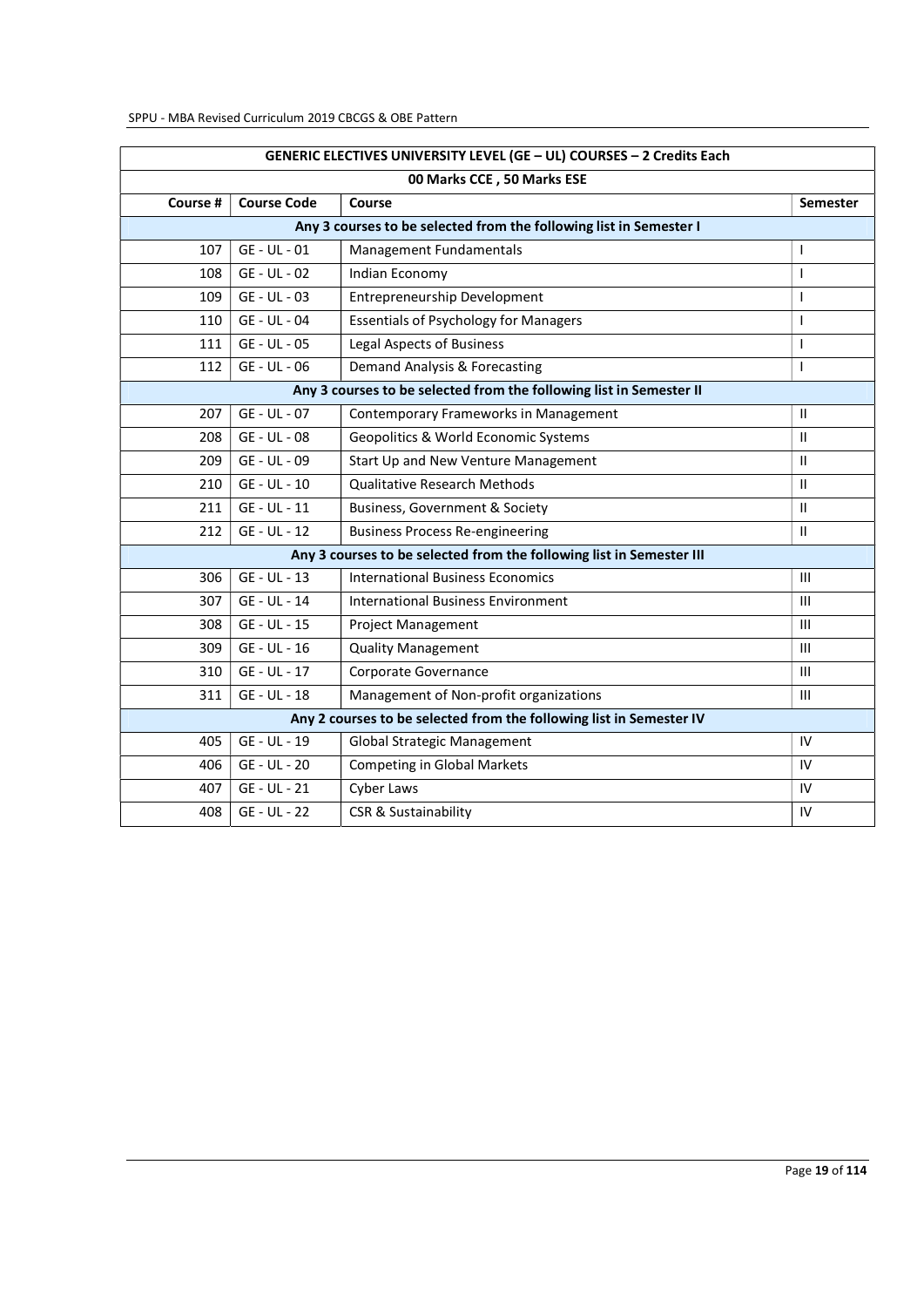|            | GENERIC ELECTIVES INSTITUTE LEVEL (GE - IL) COURSES - 2 Credits Each |                                                                        |                 |  |  |  |
|------------|----------------------------------------------------------------------|------------------------------------------------------------------------|-----------------|--|--|--|
|            |                                                                      | 50 Marks CCE, 00 Marks ESE                                             |                 |  |  |  |
| Course No. | <b>Course Code</b>                                                   | Course                                                                 | <b>Semester</b> |  |  |  |
|            |                                                                      | Maximum 3 courses to be selected from the following list in Semester I |                 |  |  |  |
| 113        | $GE - IL - 01$                                                       | <b>Verbal Communication Lab</b>                                        |                 |  |  |  |
| 114        | $GE - IL - 02$                                                       | Enterprise Analysis & Desk Research                                    |                 |  |  |  |
| 115        | $GE - IL - 03$                                                       | Selling & Negotiation Skills Lab                                       |                 |  |  |  |
| 116        | $GE - IL - 04$                                                       | <b>MS Excel</b>                                                        |                 |  |  |  |
| 117        | $GE - IL - 05$                                                       | <b>Business Systems &amp; Procedures</b>                               |                 |  |  |  |
| 118        | $GE - IL - 06$                                                       | Managing Innovation                                                    |                 |  |  |  |
| 119        | $GE - IL - 07$                                                       | Foreign Language - I                                                   |                 |  |  |  |
|            |                                                                      | Maximum 1 course to be selected from the following list in Semester II |                 |  |  |  |
| 213        | $GE - IL - 07$                                                       | Written Analysis and Communication Lab                                 | Ш               |  |  |  |
| 214        | $GE - IL - 08$                                                       | Industry Analysis & Desk Research                                      | Ш               |  |  |  |
| 215        | $GE - IL - 09$                                                       | Entrepreneurship Lab                                                   | $\mathbf{H}$    |  |  |  |
| 216        | $GE - IL - 10$                                                       | <b>SPSS</b>                                                            | $\mathbf{H}$    |  |  |  |
| 216        | $GE - IL - 11$                                                       | Foreign Language - II                                                  | $\mathbf{I}$    |  |  |  |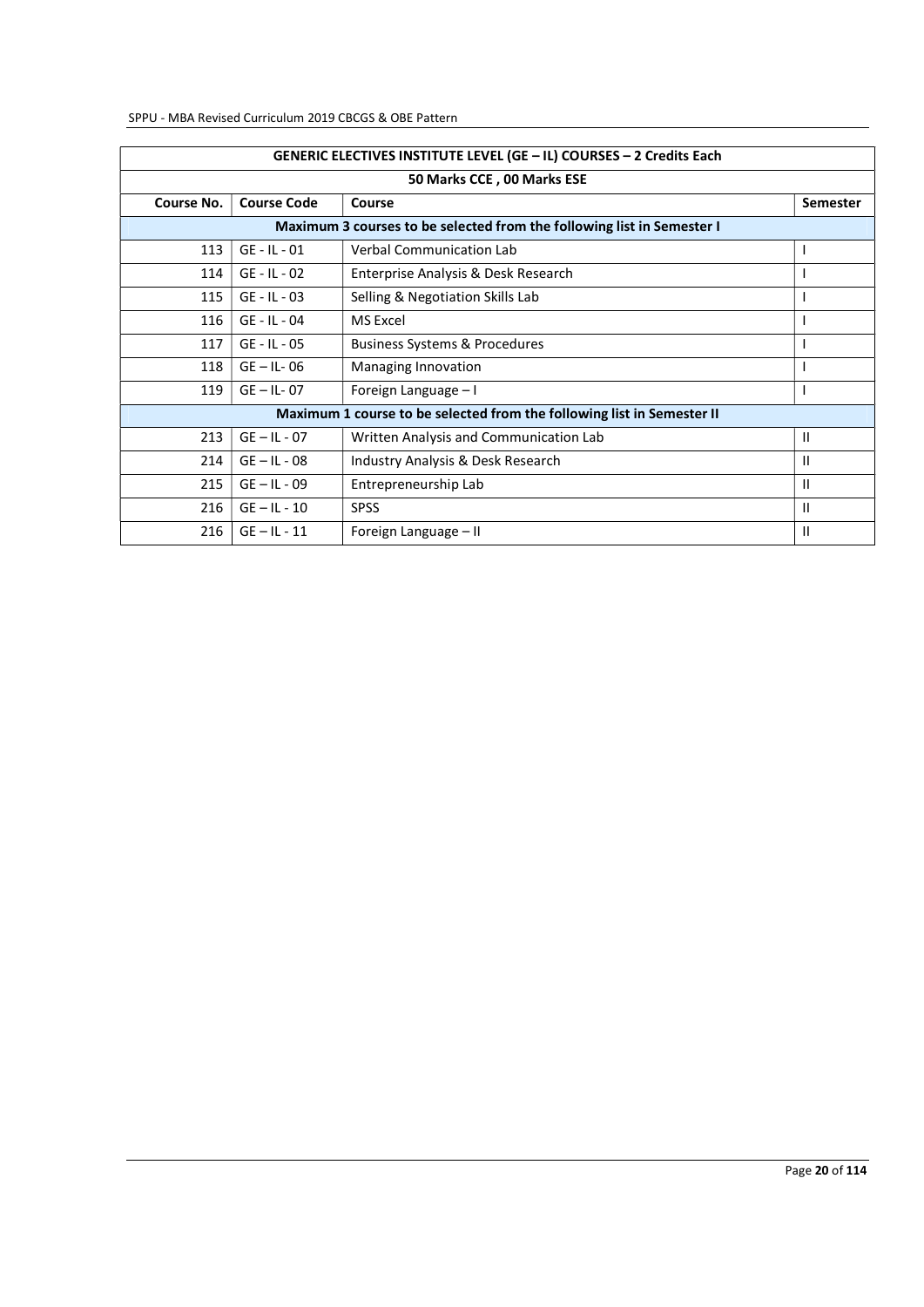| SUBJECT CORE (SC) COURSES: Specialization - Marketing Management (MKT) |                    |                                            |                |  |  |
|------------------------------------------------------------------------|--------------------|--------------------------------------------|----------------|--|--|
|                                                                        |                    | 3 Credits Each, 50 Marks CCE, 50 Marks ESE |                |  |  |
| Course No.                                                             | <b>Course Code</b> | Course                                     | Semester       |  |  |
| <b>205 MKT</b>                                                         | $SC - MKT - 01$    | Marketing Research                         | Ш              |  |  |
| <b>206 MKT</b>                                                         | $SC - MKT - 02$    | Consumer Behaviour                         | $\mathbf{I}$   |  |  |
| 304 MKT                                                                | $SC - MKT - 03$    | Services Marketing                         | $\mathbf{III}$ |  |  |
| <b>305 MKT</b>                                                         | $SC - MKT - 04$    | Sales & Distribution Management            | $\mathbf{III}$ |  |  |
| <b>403 MKT</b>                                                         | $SC - MKT - 05$    | Marketing 4.0                              | IV             |  |  |
| 404 MKT                                                                | $SC-MKT-06$        | <b>Marketing Strategy</b>                  | IV             |  |  |

| SUBJECT ELECTIVE (SE - IL) COURSES: Specialization - Marketing Management (MKT) |                      |                                                                          |                 |  |  |
|---------------------------------------------------------------------------------|----------------------|--------------------------------------------------------------------------|-----------------|--|--|
|                                                                                 |                      | 2 Credits Each, 50 Marks CCE, 00 Marks ESE                               |                 |  |  |
| Course No.                                                                      | <b>Course Code</b>   | Course                                                                   | <b>Semester</b> |  |  |
|                                                                                 |                      | Maximum 2 courses to be selected from the following list in Semester II  |                 |  |  |
| <b>217 MKT</b>                                                                  | $SE - IL - MKT - 01$ | <b>Integrated Marketing Communications</b>                               | $\mathbf{H}$    |  |  |
| <b>218 MKT</b>                                                                  | $SE - IL - MKT - 02$ | Product & Brand Management                                               | Ш               |  |  |
| <b>219 MKT</b>                                                                  | $SE - IL - MKT - 03$ | Personal Selling Lab                                                     | Ш               |  |  |
| <b>220 MKT</b>                                                                  | $SE - IL - MKT - 04$ | Digital Marketing - I                                                    | $\mathbf{H}$    |  |  |
| <b>221 MKT</b>                                                                  | $SE - IL - MKT - 05$ | Marketing of Financial Services - I                                      | $\mathsf{II}$   |  |  |
| <b>222 MKT</b>                                                                  | $SE - IL - MKT - 06$ | Marketing of Luxury Products                                             | $\mathbf{H}$    |  |  |
|                                                                                 |                      | Maximum 3 courses to be selected from the following list in Semester III |                 |  |  |
| <b>312 MKT</b>                                                                  | SE-IL-MKT-07         | <b>Business to Business Marketing</b>                                    | III             |  |  |
| 313 MKT                                                                         | $SE - IL - MKT - 08$ | <b>International Marketing</b>                                           | $\mathbf{III}$  |  |  |
| <b>314 MKT</b>                                                                  | $SE - IL - MKT - 09$ | Digital Marketing - II                                                   | III             |  |  |
| <b>315 MKT</b>                                                                  | $SE - IL - MKT - 10$ | Marketing of Financial Services - II                                     | $\mathbf{III}$  |  |  |
| <b>316 MKT</b>                                                                  | $SE - IL - MKT - 11$ | <b>Marketing Analytics</b>                                               | III             |  |  |
| 317 MKT                                                                         | SE-IL-MKT-12         | Marketing of High Technology Products                                    | III             |  |  |
|                                                                                 |                      | Maximum 2 courses to be selected from the following list in Semester IV  |                 |  |  |
| <b>409 MKT</b>                                                                  | $SE - IL - MKT - 13$ | <b>Customer Relationship Management</b>                                  | IV              |  |  |
| <b>410 MKT</b>                                                                  | $SE - IL - MKT - 14$ | Rural & Agriculture Marketing                                            | IV              |  |  |
| <b>411 MKT</b>                                                                  | $SE - IL - MKT - 15$ | Tourism & Hospitality Marketing                                          | IV              |  |  |
| <b>412 MKT</b>                                                                  | $SE - IL - MKT - 16$ | <b>Retail Marketing</b>                                                  | IV              |  |  |
| <b>413 MKT</b>                                                                  | $SE - IL - MKT - 17$ | <b>Retailing Analytics</b>                                               | IV              |  |  |
| <b>414 MKT</b>                                                                  | $SE - IL - MKT - 18$ | Marketing to Emerging Markets & Bottom of the Pyramid                    |                 |  |  |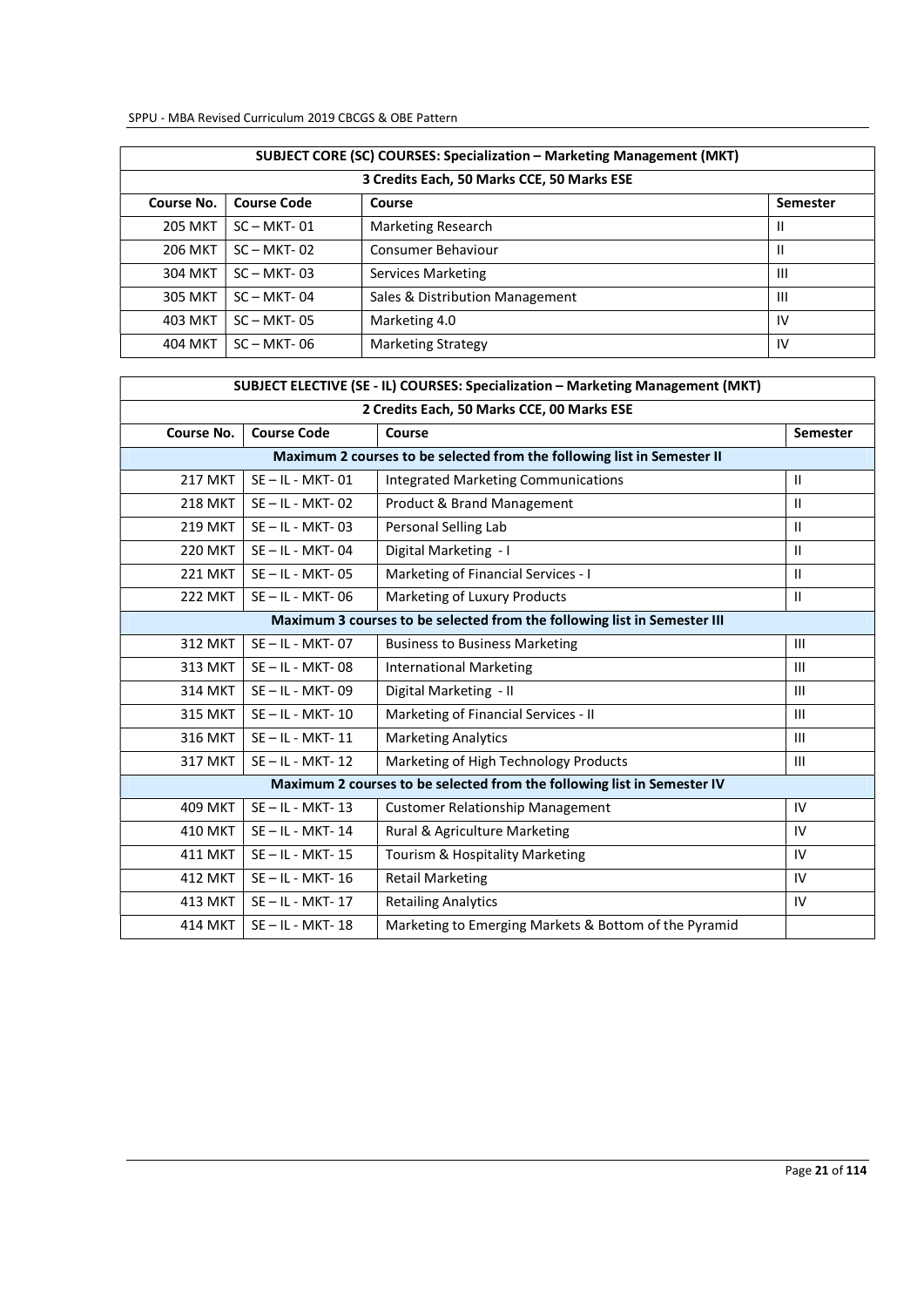| SUBJECT CORE (SC) COURSES: Specialization - Financial Management (FIN) |                                            |                                              |                |  |  |  |
|------------------------------------------------------------------------|--------------------------------------------|----------------------------------------------|----------------|--|--|--|
|                                                                        | 3 Credits Each, 50 Marks CCE, 50 Marks ESE |                                              |                |  |  |  |
| Course No.                                                             | <b>Course Code</b>                         | Course                                       | Semester       |  |  |  |
| <b>205 FIN</b>                                                         | $SC - FIN - O1$                            | Financial Markets and Banking Operations     | Ш              |  |  |  |
| 206 FIN                                                                | $SC - FIN - 02$                            | Personal Financial Planning                  | Ш              |  |  |  |
| 304 FIN                                                                | $SC - FIN - 03$                            | Advanced Financial Management                | Ш              |  |  |  |
| 305 FIN                                                                | $SC - FIN - 04$                            | <b>International Finance</b>                 | $\mathbf{III}$ |  |  |  |
| 403 FIN                                                                | $SC - FIN - OS$                            | <b>Financial Laws</b>                        | <b>IV</b>      |  |  |  |
| 404 FIN                                                                | $SC - FIN - 06$                            | <b>Current Trends &amp; Cases in Finance</b> | IV             |  |  |  |

| SUBJECT ELECTIVE (SE - IL) COURSES: Specialization - Financial Management (FIN) |                      |                                                                          |                 |  |  |
|---------------------------------------------------------------------------------|----------------------|--------------------------------------------------------------------------|-----------------|--|--|
| 2 Credits Each, 50 Marks CCE, 00 Marks ESE                                      |                      |                                                                          |                 |  |  |
| Course No.                                                                      | <b>Course Code</b>   | Course                                                                   | <b>Semester</b> |  |  |
|                                                                                 |                      | Maximum 2 courses to be selected from the following list in Semester II  |                 |  |  |
| <b>217 FIN</b>                                                                  | $SE - IL - FIN - 01$ | Securities Analysis & Portfolio Management                               | $\mathbf{II}$   |  |  |
| <b>218 FIN</b>                                                                  | $SE - IL - FIN - 02$ | <b>Futures and Options</b>                                               | $\mathbf{H}$    |  |  |
| <b>219 FIN</b>                                                                  | $SE - IL - FIN - 03$ | <b>Direct Taxation</b>                                                   | $\mathbf{H}$    |  |  |
| <b>220 FIN</b>                                                                  | $SE - IL - FIN - O4$ | <b>Financial Reporting</b>                                               | $\mathbf{H}$    |  |  |
| <b>221 FIN</b>                                                                  | $SE - IL - FIN - 05$ | Retail Credit Management- Lending & Recovery                             | $\mathbf{H}$    |  |  |
| <b>222 FIN</b>                                                                  | $SE - IL - FIN - 06$ | Banking Laws & Regulations                                               | $\mathbf{II}$   |  |  |
| <b>223 FIN</b>                                                                  | $SE - IL - FIN - 07$ | Fundamentals of Life Insurance - Products and Underwriting               | $\mathbf{II}$   |  |  |
| <b>224 FIN</b>                                                                  | $SE - IL - FIN - 08$ | General Insurance - Health and Vehicle                                   | $\mathbf{H}$    |  |  |
|                                                                                 |                      | Maximum 3 courses to be selected from the following list in Semester III |                 |  |  |
| 312 FIN                                                                         | SE-IL-FIN-09         | <b>Behavioural Finance</b>                                               | Ш               |  |  |
| 313 FIN                                                                         | $SE - IL - FIN - 10$ | <b>Technical Analysis of Financial Markets</b>                           | $\mathbf{III}$  |  |  |
| <b>314 FIN</b>                                                                  | $SE - IL - FIN - 11$ | <b>Commodities Markets</b>                                               | $\mathbf{III}$  |  |  |
| <b>315 FIN</b>                                                                  | $SE - IL - FIN - 12$ | <b>Indirect Taxation</b>                                                 | Ш               |  |  |
| 316 FIN                                                                         | $SE - IL - FIN - 13$ | <b>Corporate Financial Restructuring</b>                                 | $\mathbf{III}$  |  |  |
| <b>317 FIN</b>                                                                  | $SE - IL - FIN - 14$ | <b>Financial Modeling</b>                                                | $\mathbf{III}$  |  |  |
| 318 FIN                                                                         | $SE - IL - FIN - 15$ | <b>Digital Banking</b>                                                   | $\mathbf{III}$  |  |  |
| 319 FIN                                                                         | $SE - IL - FIN - 16$ | <b>Treasury Management</b>                                               | $\mathbf{III}$  |  |  |
| 320 FIN                                                                         | $SE - IL - FIN - 17$ | Project Finance and Trade Finance                                        | $\mathbf{III}$  |  |  |
| 321 FIN                                                                         | $SE - IL - FIN - 18$ | Insurance Laws & Regulations                                             | $\mathbf{III}$  |  |  |
| 322 FIN                                                                         | $SE - IL - FIN - 19$ | Marine Insurance                                                         | $\mathbf{III}$  |  |  |
| 323 FIN                                                                         | $SE - IL - FIN - 20$ | Fire Insurance                                                           | $\mathbf{III}$  |  |  |
|                                                                                 |                      | Maximum 2 courses to be selected from the following list in Semester IV  |                 |  |  |
| 409 FIN                                                                         | $SE - IL - FIN - 21$ | <b>Fixed Income Securities</b>                                           | IV              |  |  |
| <b>410 FIN</b>                                                                  | $SE - IL - FIN - 22$ | <b>Business Valuation</b>                                                | IV              |  |  |
| 411 FIN                                                                         | $SE - IL - FIN - 23$ | Risk Management                                                          | IV              |  |  |
| <b>412 FIN</b>                                                                  | $SE - IL - FIN - 24$ | <b>Strategic Cost Management</b>                                         | IV              |  |  |
| 413 FIN                                                                         | $SE - IL - FIN - 25$ | Rural and Micro Finance                                                  | IV              |  |  |
| 414 FIN                                                                         | $SE - IL - FIN - 26$ | Reinsurance                                                              | IV              |  |  |
| 415 FIN                                                                         | $SE - IL - FIN - 27$ | Agricultural Insurance                                                   | IV              |  |  |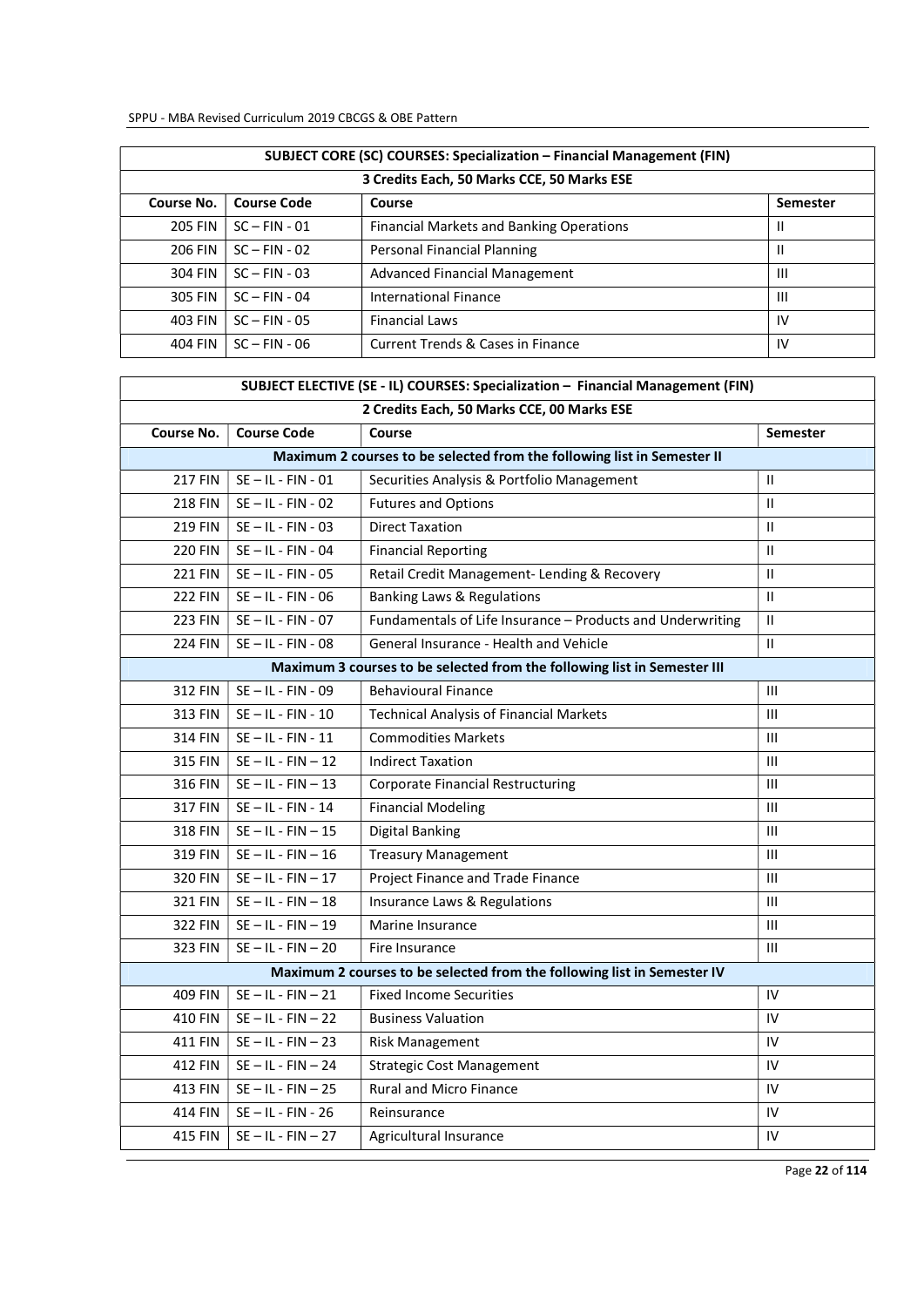|            | <b>SUBJECT CORE (SC) COURSES: Specialization - Human Resource Management (HRM)</b> |                                                     |          |  |  |  |  |
|------------|------------------------------------------------------------------------------------|-----------------------------------------------------|----------|--|--|--|--|
|            | 3 Credits Each, 50 Marks CCE, 50 Marks ESE                                         |                                                     |          |  |  |  |  |
| Course No. | <b>Course Code</b>                                                                 | Course                                              | Semester |  |  |  |  |
| 205 HR     | $SC - HRM - 01$                                                                    | Competency Based Human Resource Management          | Ш        |  |  |  |  |
| 206 HR     | $SC - HRM - 02$                                                                    | Employee Relations & Labour Legislation             | Ш        |  |  |  |  |
| 304 HR     | $SC = HRM - 03$                                                                    | Strategic Human Resource Management                 | Ш        |  |  |  |  |
| 305 HR     | $SC - HRM - 04$                                                                    | <b>HR Operations</b>                                | Ш        |  |  |  |  |
| 403 HR     | $SC - HRM - 05$                                                                    | Organizational Diagnosis & Development              | 1V       |  |  |  |  |
| 404 HR     | $SC = HRM - OG$                                                                    | Current Trends & Cases in Human Resource Management | IV       |  |  |  |  |

| SUBJECT ELECTIVE (SE - IL) COURSES: Specialization - Human Resource Management (HRM) |                      |                                                                          |                 |  |  |  |
|--------------------------------------------------------------------------------------|----------------------|--------------------------------------------------------------------------|-----------------|--|--|--|
| 2 Credits Each, 50 Marks CCE, 00 Marks ESE                                           |                      |                                                                          |                 |  |  |  |
| Course No.                                                                           | <b>Course Code</b>   | Course                                                                   | <b>Semester</b> |  |  |  |
|                                                                                      |                      | Maximum 2 courses to be selected from the following list in Semester II  |                 |  |  |  |
| <b>217 HRM</b>                                                                       | $SE - IL - HRM - 01$ | Labour Welfare                                                           | $\mathbf{H}$    |  |  |  |
| 218 HRM                                                                              | $SE - IL - HRM - 02$ | Lab in Recruitment and Selection                                         | Ш               |  |  |  |
| 219 HRM                                                                              | $SE - IL - HRM - 03$ | Learning and Development                                                 | $\mathbf{H}$    |  |  |  |
| 220 HRM                                                                              | $SE - IL - HRM - 04$ | <b>Public Relations &amp; Corporate Communications</b>                   | $\mathbf{H}$    |  |  |  |
| 221 HRM                                                                              | $SE - IL - HRM - 05$ | <b>HR Analytics</b>                                                      | $\mathbf{H}$    |  |  |  |
| <b>222 HRM</b>                                                                       | $SE - IL - HRM - 06$ | <b>Conflict and Negotiation Management</b>                               | $\mathbf{II}$   |  |  |  |
|                                                                                      |                      | Maximum 3 courses to be selected from the following list in Semester III |                 |  |  |  |
| 312 HRM                                                                              | $SE - IL - HRM - 07$ | <b>Talent Management</b>                                                 | III             |  |  |  |
| 313 HRM                                                                              | $SE - IL - HRM - 08$ | Psychometric Testing and Assessment                                      | III             |  |  |  |
| 314 HRM                                                                              | $SE - IL - HRM - 09$ | HR Perspectives in Mergers and Acquisition                               | III             |  |  |  |
| 315 HRM                                                                              | $SE - IL - HRM - 10$ | <b>International HR</b>                                                  | Ш               |  |  |  |
| 316 HRM                                                                              | $SE - IL - HRM - 11$ | <b>Mentoring and Coaching</b>                                            | III             |  |  |  |
| 317 HRM                                                                              | $SE - IL - HRM - 12$ | <b>Compensation and Reward Management</b>                                | III             |  |  |  |
| Maximum 2 courses to be selected from the following list in Semester IV              |                      |                                                                          |                 |  |  |  |
| 409 HRM                                                                              | $SE - IL - HRM - 13$ | Labour Legislations                                                      | IV              |  |  |  |
| 410 HRM                                                                              | $SE - IL - HRM - 14$ | Designing HR Policies                                                    | IV              |  |  |  |
| 411 HRM                                                                              | $SE - IL - HRM - 15$ | Labour Costing                                                           | IV              |  |  |  |
| 412 HRM                                                                              | $SE - IL - HRM - 16$ | <b>Best Practices in HRM</b>                                             | IV              |  |  |  |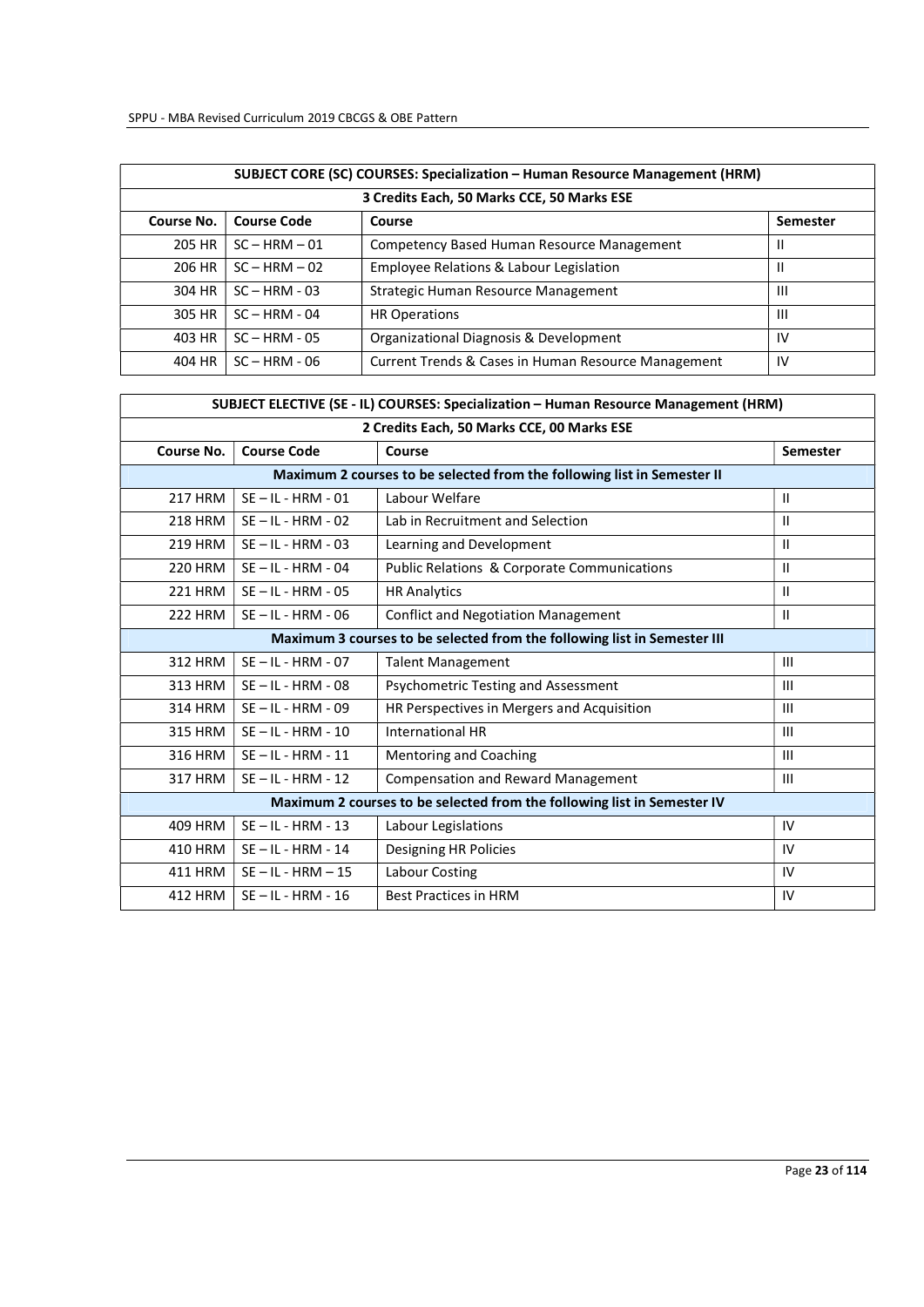| SUBJECT CORE (SC) COURSES: Specialization – Operations & Supply Chain Management (OSCM) |                                            |                                     |                 |  |
|-----------------------------------------------------------------------------------------|--------------------------------------------|-------------------------------------|-----------------|--|
|                                                                                         | 3 Credits Each, 50 Marks CCE, 50 Marks ESE |                                     |                 |  |
| Course No.                                                                              | <b>Course Code</b>                         | Course                              | <b>Semester</b> |  |
| 205 OSCM                                                                                | $SC - OSCM - 01$                           | Services Operations Management - I  | Ш               |  |
| 206 OSCM                                                                                | $SC - OSCM - 02$                           | Supply Chain Management             | $\mathbf{I}$    |  |
| 304 OSCM                                                                                | $SC - OSCM - 03$                           | Services Operations Management - II | Ш               |  |
| 305 OSCM                                                                                | $SC - OSCM - 04$                           | Logistics Management                | $\mathbf{III}$  |  |
| 403 OSCM                                                                                | $SC - OSCM - 05$                           | <b>Operations Strategy</b>          | IV              |  |
| 404 OSCM                                                                                | $SC - OSCM - 06$                           | Industry 4.0                        | 1V              |  |

| SUBJECT ELECTIVE (SE - IL) COURSES : Specialization - Operations & Supply Chain Management (OSCM) |                                          |                                                                          |              |  |  |
|---------------------------------------------------------------------------------------------------|------------------------------------------|--------------------------------------------------------------------------|--------------|--|--|
| 2 Credits Each, 50 Marks CCE, 00 Marks ESE                                                        |                                          |                                                                          |              |  |  |
| Course No.                                                                                        | <b>Course Code</b><br>Course<br>Semester |                                                                          |              |  |  |
|                                                                                                   |                                          | Maximum 2 courses to be selected from the following list in Semester II  |              |  |  |
| 217 OSCM                                                                                          | $SE - IL - OSCM - 01$                    | Planning & Control of Operations                                         | $\mathbf{H}$ |  |  |
| 218 OSCM                                                                                          | $SE - IL - OSCM - 02$                    | <b>Productivity Management</b>                                           | $\mathbf{H}$ |  |  |
| 219 OSCM                                                                                          | $SE - IL - OSCM - 03$                    | <b>Inventory Management</b>                                              | $\mathbf{H}$ |  |  |
| 220 OSCM                                                                                          | $SE - IL - OSCM - 04$                    | Theory of Constraints                                                    | $\mathbf{H}$ |  |  |
| 221 OSCM                                                                                          | $SE - IL - OSCM - 05$                    | <b>Quality Management Standards</b>                                      | $\mathbf{H}$ |  |  |
| 222 OSCM                                                                                          | $SE - IL - OSCM - 06$                    | Service Value Chain Management                                           | $\mathbf{H}$ |  |  |
|                                                                                                   |                                          | Maximum 3 courses to be selected from the following list in Semester III |              |  |  |
| 312 OSCM                                                                                          | $SE - IL - OSCM - 07$                    | <b>Manufacturing Resource Planning</b>                                   | III          |  |  |
| 313 OSCM                                                                                          | $SE - IL - OSCM - 08$                    | <b>Total Quality Management</b>                                          | III          |  |  |
| 314 OSCM                                                                                          | $SE - IL - OSCM - 09$                    | <b>Business Excellence</b>                                               | III          |  |  |
| 315 OSCM                                                                                          | $SE - IL - OSCM - 10$                    | <b>Toyota Production System</b>                                          | III          |  |  |
| 316 OSCM                                                                                          | $SE - IL - OSCM - 11$                    | <b>Operations Strategy</b>                                               | III          |  |  |
| 317 OSCM                                                                                          | $SE - IL - OSCM - 12$                    | Services Strategy                                                        | III          |  |  |
| 318 OSCM                                                                                          | $SE - IL - OSCM - 13$                    | <b>Operations Analytics</b>                                              | Ш            |  |  |
|                                                                                                   |                                          | Maximum 2 courses to be selected from the following list in Semester IV  |              |  |  |
| 409 OSCM                                                                                          | $SE - IL - OSCM - 14$                    | <b>Enterprise Resource Planning</b>                                      | IV           |  |  |
| 410 OSCM                                                                                          | $SE - IL - OSCM - 15$                    | <b>World Class Manufacturing</b>                                         | IV           |  |  |
| 411 OSCM                                                                                          | $SE - IL - OSCM - 16$                    | Six Sigma for Operations                                                 | IV           |  |  |
| 412 OSCM                                                                                          | $SE - IL - OSCM - 17$                    | Financial Perspectives in Operations Management                          | IV           |  |  |
| 413 OSCM                                                                                          | $SE - IL - OSCM - 18$                    | Services Management in Key Sectors                                       | IV           |  |  |
| 414 OSCM                                                                                          | $SE - IL - OSCM - 19$                    | Purchasing & Supplier Relationship Management                            | IV           |  |  |
| 415 OSCM                                                                                          | $SE - IL - OSCM - 20$                    | <b>Strategic Supply Chain Management</b>                                 | IV           |  |  |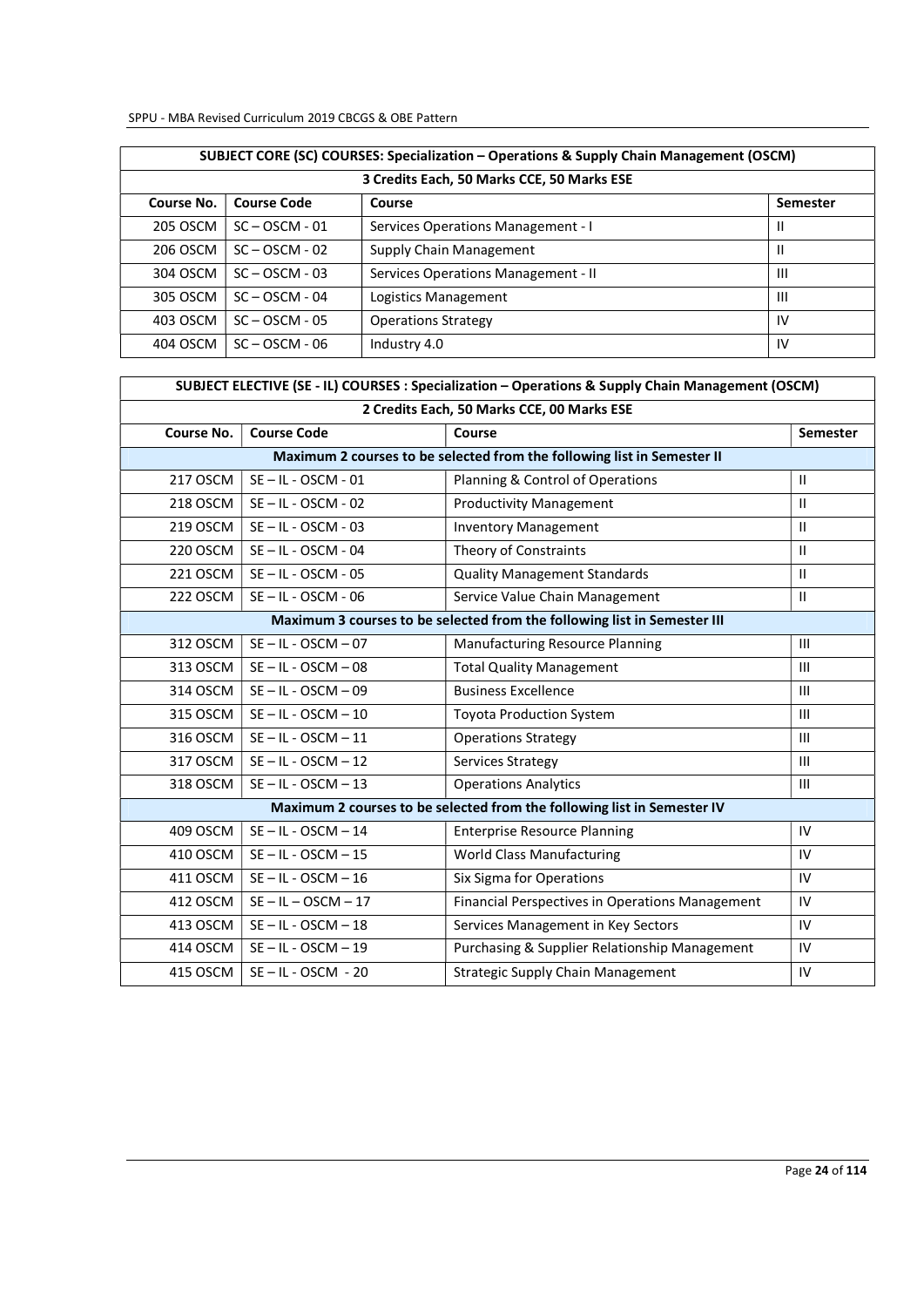| <b>SUBJECT CORE (SC) COURSES: Specialization - Business Analytics (BA)</b> |                                            |                                                        |                |  |
|----------------------------------------------------------------------------|--------------------------------------------|--------------------------------------------------------|----------------|--|
|                                                                            | 3 Credits Each, 50 Marks CCE, 50 Marks ESE |                                                        |                |  |
| Course No.                                                                 | <b>Course Code</b>                         | Course                                                 | Semester       |  |
| 205 BA                                                                     | $SC - BA - 01$                             | Basic Business Analytics using R                       |                |  |
| 206 BA                                                                     | $SC - BA - 02$                             | Data Mining                                            | Ш              |  |
| 304 BA                                                                     | $SC - BA - 03$                             | Advanced Statistical Methods using R                   | Ш              |  |
| 305 BA                                                                     | $SC - BA - 04$                             | Machine Learning & Cognitive intelligence using Python | $\mathbf{III}$ |  |
| 403 BA                                                                     | $SC - BA - 05$                             | Networks, Innovation and Value Creation                | IV             |  |
| 404 BA                                                                     | $SC - BA - 06$                             | Artificial Intelligence in Business Applications       | IV             |  |

| SUBJECT ELECTIVE (SE - IL) COURSES: Specialization - Business Analytics (BA) |                                                 |                                                                          |                |  |  |
|------------------------------------------------------------------------------|-------------------------------------------------|--------------------------------------------------------------------------|----------------|--|--|
| 2 Credits Each, 50 Marks CCE, 00 Marks ESE                                   |                                                 |                                                                          |                |  |  |
| Course No.                                                                   | <b>Course Code</b><br>Course<br><b>Semester</b> |                                                                          |                |  |  |
|                                                                              |                                                 | Maximum 2 courses to be selected from the following list in Semester II  |                |  |  |
| 217 BA                                                                       | $SE - IL - BA - 01$                             | <b>Marketing Analytics</b>                                               | $\mathbf{H}$   |  |  |
| 218 BA                                                                       | $SE - IL - BA - 02$                             | <b>Retailing Analytics</b>                                               | $\mathbf{H}$   |  |  |
| 219 BA                                                                       | $SE - IL - BA - 03$                             | <b>Workforce Analytics</b>                                               | $\mathbf{H}$   |  |  |
| 220 BA                                                                       | $SE - IL - BA - 04$                             | Tableau                                                                  | $\mathbf{H}$   |  |  |
| 221 BA                                                                       | $SE - IL - BA - 05$                             | Data Warehousing Project Life Cycle Management                           | ÌI             |  |  |
|                                                                              |                                                 | Maximum 3 courses to be selected from the following list in Semester III |                |  |  |
| 312 BA                                                                       | $SE - IL - BA - 06$                             | Social Media, Web & Text Analytics                                       | $\mathbf{III}$ |  |  |
| 313 BA                                                                       | $SE - IL - BA - 07$                             | <b>Operations Analytics</b>                                              | $\mathbf{III}$ |  |  |
| 314 BA                                                                       | $SE - IL - BA - 08$                             | <b>Supply Chain Analytics</b>                                            | $\mathbf{III}$ |  |  |
| 315 BA                                                                       | $SE - IL - BA - 09$                             | <b>Financial Analytics</b>                                               | $\mathbf{III}$ |  |  |
| 316 BA                                                                       | $SE - IL - BA - 10$                             | <b>Cognos Analytics</b>                                                  | $\mathbf{III}$ |  |  |
| 317 BA                                                                       | $SE - IL - BA - 11$                             | Predictive Modelling using SPSS Modeler                                  | $\mathbf{III}$ |  |  |
| 318 BA                                                                       | $SE - IL - BA - 12$                             | Foundations in Spark & Scala                                             | $\mathbf{III}$ |  |  |
|                                                                              |                                                 | Maximum 2 courses to be selected from the following list in Semester IV  |                |  |  |
| 409 BA                                                                       | $SE - IL - BA - 13$                             | E tailing Analytics                                                      | IV             |  |  |
| 410 BA                                                                       | $SE - IL - BA - 14$                             | Insurance & Healthcare Analytics                                         | IV             |  |  |
| 411 BA                                                                       | $SE - IL - BA - 15$                             | <b>Banking Analytics</b>                                                 | IV             |  |  |
| 412 BA                                                                       | $SE - IL - BA - 16$                             | <b>Telecom Analytics</b>                                                 | IV             |  |  |
| 413 BA                                                                       | $SE - IL - BA - 17$                             | ETL, Data Profiling and Data Modeling                                    | IV             |  |  |
| 414 BA                                                                       | $SE - IL - BA - 18$                             | <b>Cognitive Analytics Using Watson</b>                                  | IV             |  |  |
| 415 BA                                                                       | $SE - IL - BA - 19$                             | Data Science using Spark and Scala                                       | IV             |  |  |
| 416 BA                                                                       | $SE - IL - BA - 20$                             | Unstructured Data Analytics with Hadoop / Big Data / NoSQL               | IV             |  |  |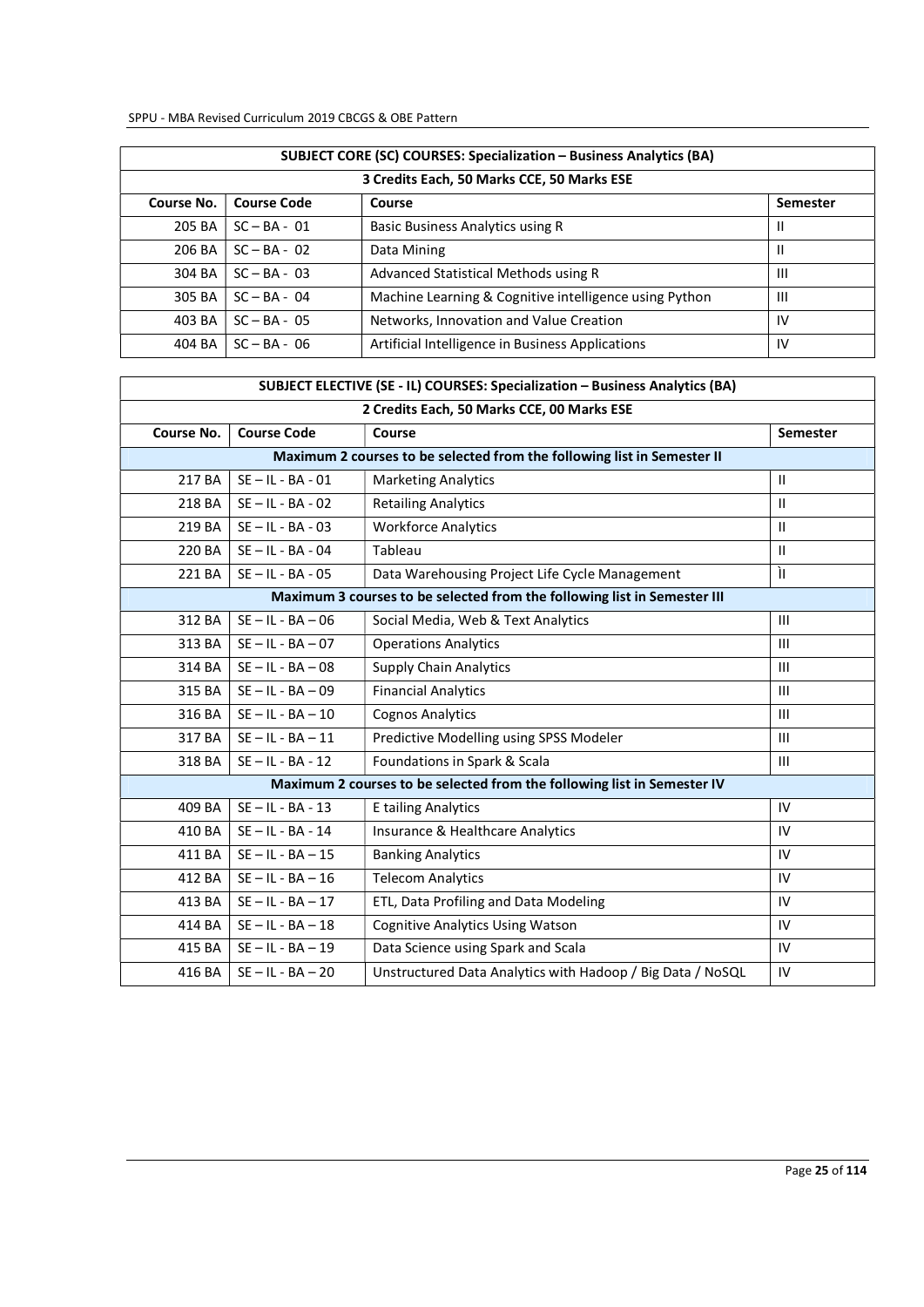| [D] FOUNDATION (FOU) COURSES ( ELECTIVES) - 1 Credit Each |                            |                                                                                                  |                 |  |  |
|-----------------------------------------------------------|----------------------------|--------------------------------------------------------------------------------------------------|-----------------|--|--|
|                                                           | 25 Marks CCE, 00 Marks ESE |                                                                                                  |                 |  |  |
|                                                           |                            | Between ZERO to SIX courses to be selected from the following list in Semester I                 |                 |  |  |
|                                                           |                            | and $/$ or<br>Between ZERO to FOUR courses to be selected from the following list in Semester II |                 |  |  |
| Course No.                                                | <b>Course Code</b>         | Course                                                                                           | <b>Semester</b> |  |  |
| 1                                                         | FOU - 001                  | Elementary English                                                                               |                 |  |  |
|                                                           |                            |                                                                                                  |                 |  |  |
| 2                                                         | $FOU - 002$                | <b>Elementary Mathematics &amp; Statistics</b>                                                   | <sup>1</sup>    |  |  |
| 3                                                         | $FOU - 003$                | <b>Elementary Economics</b>                                                                      |                 |  |  |
| 4                                                         | $FOU - 004$                | <b>Elementary Accounting</b>                                                                     |                 |  |  |
| 5                                                         | $FOU - 005$                | <b>Elementary Information Technology</b>                                                         |                 |  |  |
| 6                                                         | $FOU - 006$                | <b>Elementary Business Etiquette</b>                                                             |                 |  |  |
| 7                                                         | <b>FOU - 007</b>           | Elementary MS WORD                                                                               | Ш               |  |  |
| 8                                                         | $FOU - 008$                | <b>Elementary MS POWERPOINT</b>                                                                  | Ш               |  |  |
| 9                                                         | $FOU - 009$                | Elementary Data Interpretation & Logical Reasoning                                               | Ш               |  |  |
| 10                                                        | $FOU - 010$                | Elementary Verbal and Reading Comprehension                                                      | $\mathbf{I}$    |  |  |
| 11                                                        | $FOU - 011$                | <b>Elementary Quantitative Ability</b>                                                           | $\mathbf{I}$    |  |  |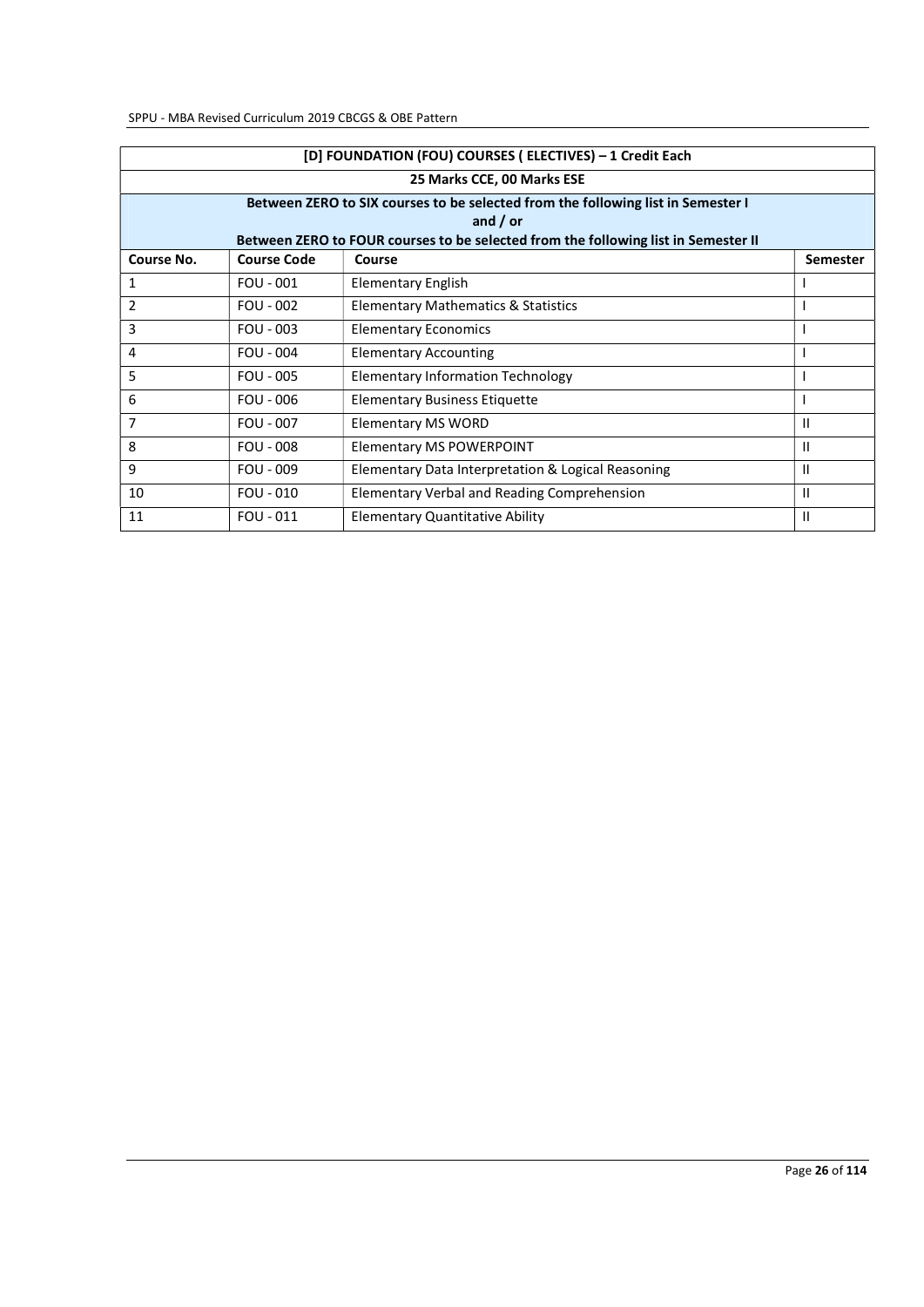|                | [E] ENRICHMENT (ENR) COURSES ( ELECTIVES) - 1 Credit Each                          |                             |                                                                                                  |                 |  |
|----------------|------------------------------------------------------------------------------------|-----------------------------|--------------------------------------------------------------------------------------------------|-----------------|--|
|                |                                                                                    |                             | 25 Marks CCE, 00 Marks ESE                                                                       |                 |  |
|                |                                                                                    |                             | Between ZERO to SIX courses to be selected from the following list in Semester I                 |                 |  |
|                |                                                                                    |                             | and $/$ or<br>Between ZERO to FOUR courses to be selected from the following list in Semester II |                 |  |
|                |                                                                                    |                             | and $/$ or                                                                                       |                 |  |
|                |                                                                                    |                             | Between ZERO to TWO courses to be selected from the following list in Semester III               |                 |  |
|                |                                                                                    |                             | and $/$ or                                                                                       |                 |  |
|                | Between ZERO to FOUR courses to be selected from the following list in Semester IV |                             |                                                                                                  |                 |  |
| Course<br>No   | <b>Course Code</b>                                                                 | <b>Proficiency Track</b>    | Course                                                                                           | <b>Semester</b> |  |
| 1              | $ENR - 1$                                                                          | Entrepreneurship            | Entrepreneurship in The Online Economy -<br>Seminar                                              | Any             |  |
| $\overline{2}$ | $ENR - 2$                                                                          | Entrepreneurship            | Management Skills for MSMEs - Seminar                                                            | Any             |  |
| 3              | $ENR - 3$                                                                          | Entrepreneurship            | Business Plan for Small Business - Case Study                                                    | Any             |  |
|                |                                                                                    |                             | Development and Presentation                                                                     |                 |  |
| 4              | $ENR - 4$                                                                          | Entrepreneurship            | The Elevator Pitch - Case Study Development<br>and Presentation                                  | Any             |  |
| 5              | $ENR - 5$                                                                          | Entrepreneurship            | Private Equity - Seminar                                                                         | Any             |  |
| 6              | $ENR - 6$                                                                          | Entrepreneurship            | Launching & Sustaining Start-Ups- Case Study                                                     | Any             |  |
|                |                                                                                    |                             | Development and Presentation                                                                     |                 |  |
| $\overline{7}$ | $ENR - 7$                                                                          | Entrepreneurship            | Start-Up Fest                                                                                    | Any             |  |
| 8              | $ENR - 8$                                                                          | Entrepreneurship            | Marketing on a shoe string budget for Small                                                      | Any             |  |
|                |                                                                                    |                             | Business - Case Study Development and<br>Presentation                                            |                 |  |
| 9              | $ENR - 9$                                                                          | Entrepreneurship            | Growing business through Franchising - Case                                                      | Any             |  |
|                |                                                                                    |                             | Study Development and Presentation                                                               |                 |  |
| 10             | $ENR - 10$                                                                         | Entrepreneurship            | Finance and Accounting aspects of Small                                                          | Any             |  |
|                |                                                                                    |                             | Businesses - Case Study Development and<br>Presentation                                          |                 |  |
| 11             | $ENR - 11$                                                                         | Entrepreneurship            | Planning, Structuring, and Financing Small                                                       | Any             |  |
|                |                                                                                    |                             | Businesses - Case Study Development and                                                          |                 |  |
|                |                                                                                    |                             | Presentation                                                                                     |                 |  |
| 12             | <b>ENR - 12</b>                                                                    | Entrepreneurship            | Digital Marketing for MSMEs- Case Study<br>Development and Presentation                          | Any             |  |
| 13             |                                                                                    | ENR - 13   Entrepreneurship | Legal Compliances for MSMEs - Seminar                                                            | Any             |  |
| 14             | ENR - 14                                                                           | Entrepreneurship            | Contemporary Indian Models in                                                                    | Any             |  |
|                |                                                                                    |                             | Entrepreneurship - Case Study Development                                                        |                 |  |
|                |                                                                                    |                             | and Presentation                                                                                 |                 |  |
| 15             | <b>ENR - 15</b>                                                                    | Entrepreneurship            | Women Entrepreneurs in Contemporary                                                              | Any             |  |
|                |                                                                                    |                             | India - Case Study Development and<br>Presentation                                               |                 |  |
| 16             | <b>ENR - 16</b>                                                                    | Desk Research               | Review of National Databases & Reports                                                           | Any             |  |
| 17             | <b>ENR - 17</b>                                                                    | Desk Research               | Review of Industry Databases                                                                     | Any             |  |
| 18             | <b>ENR - 18</b>                                                                    | Desk Research               | Review of Industry Best Practice Surveys                                                         | Any             |  |
| 19             | <b>ENR - 19</b>                                                                    | Desk Research               | Review of Global Best Practice Surveys                                                           | Any             |  |
| 20             | <b>ENR - 20</b>                                                                    | Desk Research               | Review of TED Talks                                                                              | Any             |  |
| 21             | $ENR - 21$                                                                         | Desk Research               | <b>Book Reviews</b>                                                                              | Any             |  |
| 22             | <b>ENR - 22</b>                                                                    | Desk Research               | <b>Emerging Trends in Business - Seminar</b>                                                     | Any             |  |
| 23             | <b>ENR - 23</b>                                                                    | Desk Research               | Best Business Practices - Case Study                                                             | Any             |  |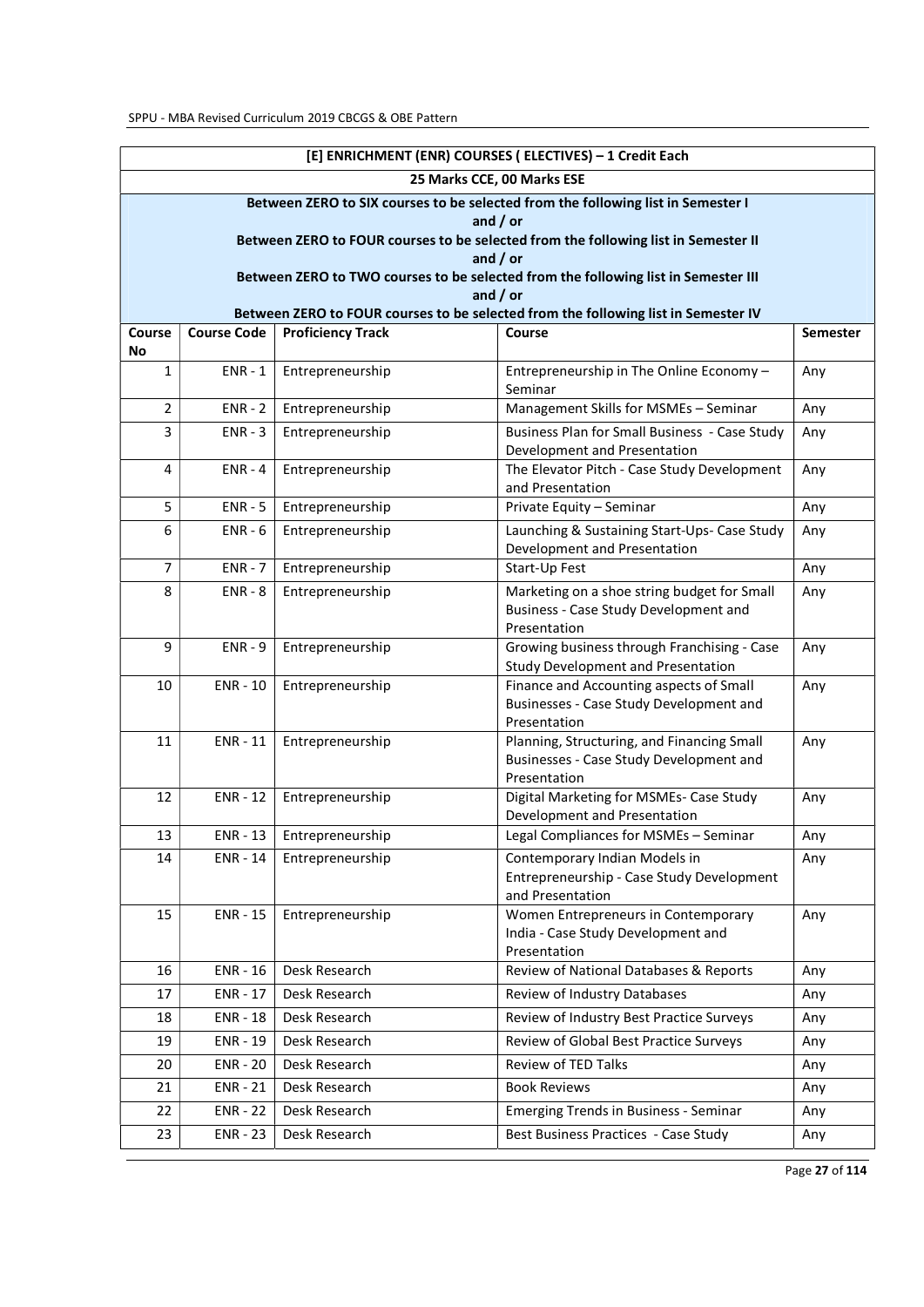|    |                 |                                 | Development and Presentation                                          |     |
|----|-----------------|---------------------------------|-----------------------------------------------------------------------|-----|
| 24 | <b>ENR - 24</b> | Desk Research                   | Disruptive Business Practices - Case Study                            | Any |
|    |                 |                                 | Development and Presentation                                          |     |
| 25 | <b>ENR - 25</b> | Desk Research                   | Business Houses & Business Families in India                          | Any |
|    |                 |                                 | - Case Study Development and Presentation                             |     |
| 26 | <b>ENR - 26</b> | Desk Research                   | <b>Industry Specific Governance &amp; Compliances</b><br>- Seminar    | Any |
| 27 | <b>ENR - 27</b> | Desk Research                   | Business Excellence Awards & Awardees -                               | Any |
|    |                 |                                 | Case Study Development and Presentation                               |     |
| 28 | <b>ENR - 28</b> | <b>Managerial Effectiveness</b> | Design Thinking Workshop                                              | Any |
| 29 | <b>ENR - 29</b> | <b>Managerial Effectiveness</b> | Problem Solving Tools & Techniques                                    | Any |
|    |                 |                                 | Workshop                                                              |     |
| 30 | <b>ENR - 30</b> | <b>Managerial Effectiveness</b> | Theory of Constraints Workshop                                        | Any |
| 31 | <b>ENR-31</b>   | Managerial Effectiveness        | Six Sigma Applications in Business Workshop                           | Any |
| 32 | <b>ENR - 32</b> | <b>Managerial Effectiveness</b> | <b>Budgeting Workshop</b>                                             | Any |
| 33 | <b>ENR - 33</b> | <b>Managerial Effectiveness</b> | i-Lab Design Thinking Projects Workshop                               | Any |
| 34 | <b>ENR - 34</b> | <b>Managerial Effectiveness</b> | Public Relations Workshop                                             | Any |
| 35 | <b>ENR - 35</b> | Managerial Effectiveness        | <b>Cross Cultural Relationship Marketing</b><br>Workshop              | Any |
| 36 | <b>ENR - 36</b> | <b>Managerial Effectiveness</b> | Digital Productivity Tools Workshop                                   | Any |
| 37 | <b>ENR - 37</b> | <b>Managerial Effectiveness</b> | <b>Effective Meetings Management Workshop</b>                         | Any |
| 38 | <b>ENR - 38</b> | <b>Managerial Effectiveness</b> | <b>Balanced Score Card - Case Study</b>                               | Any |
|    |                 |                                 | Development and Presentation                                          |     |
| 39 | <b>ENR - 39</b> | Perspectives on Management      | Management Thinkers & Contributions -<br>Seminar                      | Any |
| 40 | $ENR - 40$      | Perspectives on Management      | <b>Enduring Management Principles &amp; Thoughts</b><br>- Seminar     | Any |
| 41 | <b>ENR - 41</b> | Perspectives on Management      | Mysteries in Management - Seminar                                     | Any |
| 42 | <b>ENR - 42</b> | Perspectives on Management      | Management - The Future Frontiers -<br>Seminar                        | Any |
| 43 | <b>ENR - 43</b> | Perspectives on Management      | Leaderships Lessons from Non-business<br>leaders - Seminar            | Any |
| 44 | <b>ENR - 44</b> | Perspectives on Management      | Leadership Lessons from Antiquity - Seminar                           | Any |
| 45 | <b>ENR - 45</b> | Perspectives on Management      | Leading in the 21st Century - Case Study                              | Any |
|    |                 |                                 | Development and Presentation                                          |     |
| 46 | <b>ENR - 46</b> | Perspectives on Management      | Strategy in a VUCA world - Case Study<br>Development and Presentation | Any |
| 47 | <b>ENR - 47</b> | Economy & Polity                | The Economics & Politics of NGOs - Case                               | Any |
|    |                 |                                 | Study Development and Presentation                                    |     |
| 48 | <b>ENR - 48</b> | Economy & Polity                | Politics & Governance - Seminar                                       | Any |
| 49 | <b>ENR - 49</b> | Economy & Polity                | Climate Change Politics & Policy - Seminar                            | Any |
| 50 | <b>ENR - 50</b> | Economy & Polity                | <b>Energy Economics - Seminar</b>                                     | Any |
| 51 | <b>ENR - 51</b> | Economy & Polity                | Civil Society, New Social Movements & Public                          | Any |
|    |                 |                                 | Policy - Case Study Development and<br>Presentation                   |     |
| 52 | <b>ENR - 52</b> | Economy & Polity                | Corporations, NGOs & Civil societies -<br>Seminar                     | Any |
| 53 | <b>ENR - 53</b> | Economy & Polity                | Environment & Development - Seminar                                   | Any |
| 54 | <b>ENR - 54</b> | Economy & Polity                | Globalization & Localization - Seminar                                | Any |
| 55 | <b>ENR - 55</b> | Economy & Polity                | Strategic Transformation and Change in the                            | Any |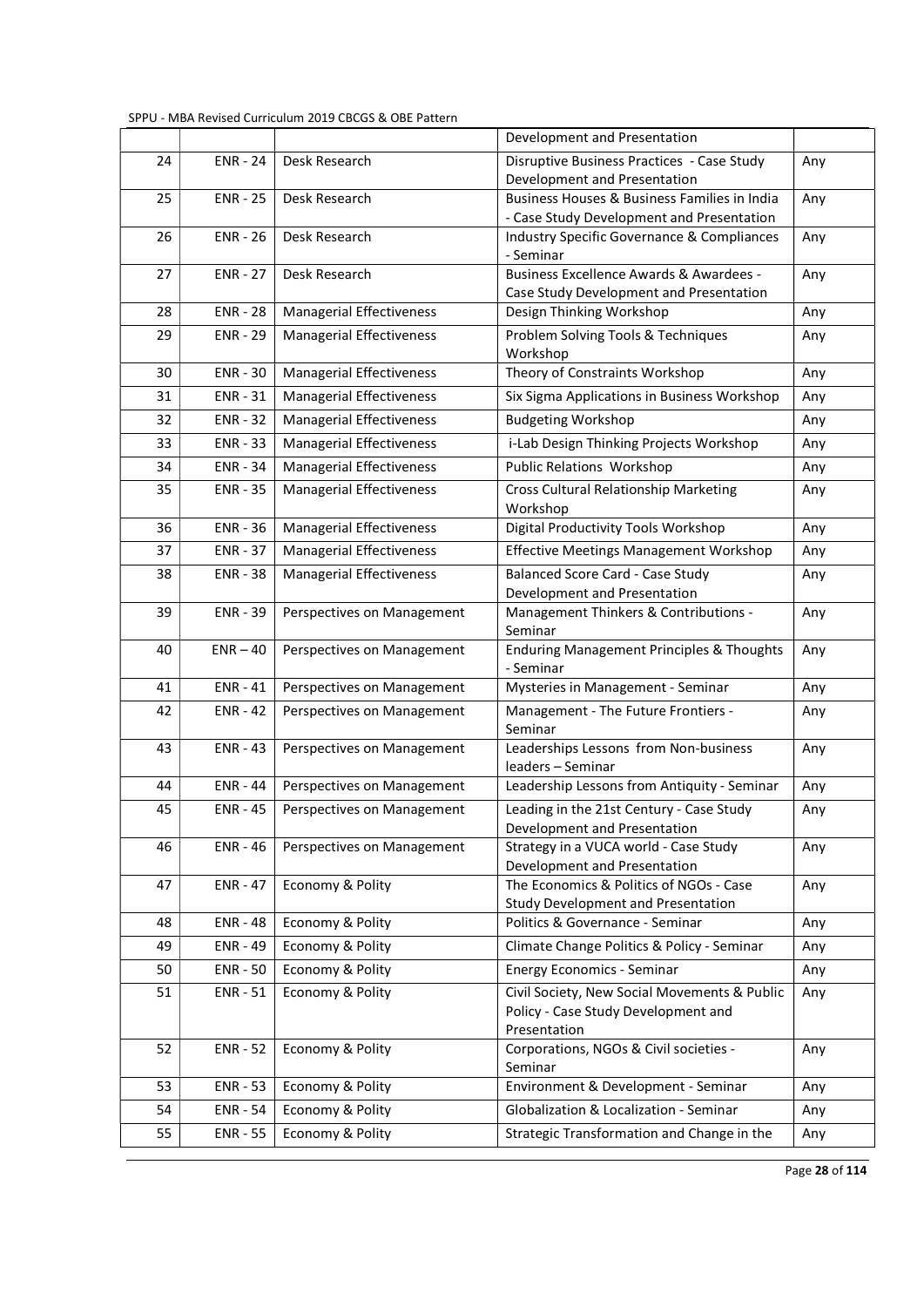|    |                 |                                    | Indian Economy - Case Study Development                                  |     |
|----|-----------------|------------------------------------|--------------------------------------------------------------------------|-----|
|    |                 |                                    | and Presentation                                                         |     |
| 56 | <b>ENR - 56</b> | Communication                      | <b>Verbal Communication &amp; Presentation Skills</b><br>Workshop        | Any |
| 57 | <b>ENR - 57</b> | Communication                      | Visual Communication Workshop                                            | Any |
| 58 | <b>ENR - 58</b> | Communication                      | <b>Communication Through Theatre Techniques</b><br>Workshop              | Any |
| 59 | <b>ENR - 59</b> | Communication                      | <b>Technical Writing Workshop</b>                                        | Any |
| 60 | $ENR - 60$      | Communication                      | Walk the Talk - Leader / Entrepreneur<br>Interviews Lab                  | Any |
| 61 | $ENR - 61$      | Communication                      | <b>Creative Writing Workshop</b>                                         | Any |
| 62 | $ENR - 62$      | Communication                      | <b>Blog Writing Workshop</b>                                             | Any |
| 63 | <b>ENR - 63</b> | Behavioural & Interpersonal Skills | <b>Transactional Analysis Lab</b>                                        | Any |
| 64 | <b>ENR - 64</b> | Behavioural & Interpersonal Skills | Emotional Intelligence & Managerial<br><b>Effectiveness Lab</b>          | Any |
| 65 | <b>ENR - 65</b> | Behavioural & Interpersonal Skills | Influence & Persuasion Lab                                               | Any |
| 66 | <b>ENR - 66</b> | Behavioural & Interpersonal Skills | <b>Negotiation Skills Lab</b>                                            | Any |
| 67 | <b>ENR - 67</b> | Behavioural & Interpersonal Skills | <b>Team Selling Lab</b>                                                  | Any |
| 68 | <b>ENR - 68</b> | Technology                         | <b>Technology Clinic</b>                                                 | Any |
| 69 | <b>ENR - 69</b> | Technology                         | Digital Innovation and Transformation -<br>Seminar                       | Any |
| 70 | <b>ENR - 70</b> | Technology                         | Social Impact of Technology - Case Study<br>Development and Presentation | Any |
| 71 | <b>ENR - 71</b> | Technology                         | Technology Commercialization - Seminar                                   | Any |
| 72 | <b>ENR - 72</b> | Technology                         | Intellectual Property Rights - Seminar                                   | Any |
| 73 | <b>ENR - 73</b> | Technology                         | Strategy and Technology - Seminar                                        | Any |
| 74 | <b>ENR - 74</b> | Technology                         | Internet of Things - Seminar                                             | Any |
| 75 | <b>ENR - 75</b> | Technology                         | Cyber Security - Seminar                                                 | Any |
| 76 | <b>ENR - 76</b> | Technology                         | <b>Gamification Workshop</b>                                             | Any |
| 77 | <b>ENR - 77</b> | Understanding India                | Skill-India - Case Study Development and<br>Presentation                 | Any |
| 78 | <b>ENR - 78</b> | Understanding India                | Smart-Cities - Case Study Development and<br>Presentation                | Any |
| 79 | <b>ENR - 79</b> | Understanding India                | Swacch Bharat - Case Study Development<br>and Presentation               | Any |
| 80 | <b>ENR - 80</b> | Understanding India                | Make-in-India - Case Study Development<br>and Presentation               | Any |
| 81 | <b>ENR - 81</b> | Understanding India                | Constitution of India - Seminar                                          | Any |
| 82 | <b>ENR - 82</b> | Understanding India                | Indian Social Structure - Case Study<br>Development and Presentation     | Any |
| 83 | <b>ENR - 83</b> | Understanding India                | Methodological Foundations of Indian<br>Scientific Tradition - Seminar   | Any |
| 84 | <b>ENR - 84</b> | Understanding India                | Some Scientific Concepts from Sanskrit Texts<br>- Seminar                | Any |
| 85 | <b>ENR - 85</b> | Understanding India                | Film Appreciation - Case Study Development<br>and Presentation           | Any |
| 86 | <b>ENR - 86</b> | Understanding India                | Culture, Diversity & Society - Seminar                                   | Any |
| 87 | <b>ENR - 87</b> | Understanding India                | Contemporary Debates in Business & Society<br>- Seminar                  | Any |
| 88 | <b>ENR - 88</b> | Understanding India                | Consumerism and Sociology of the Family -                                | Any |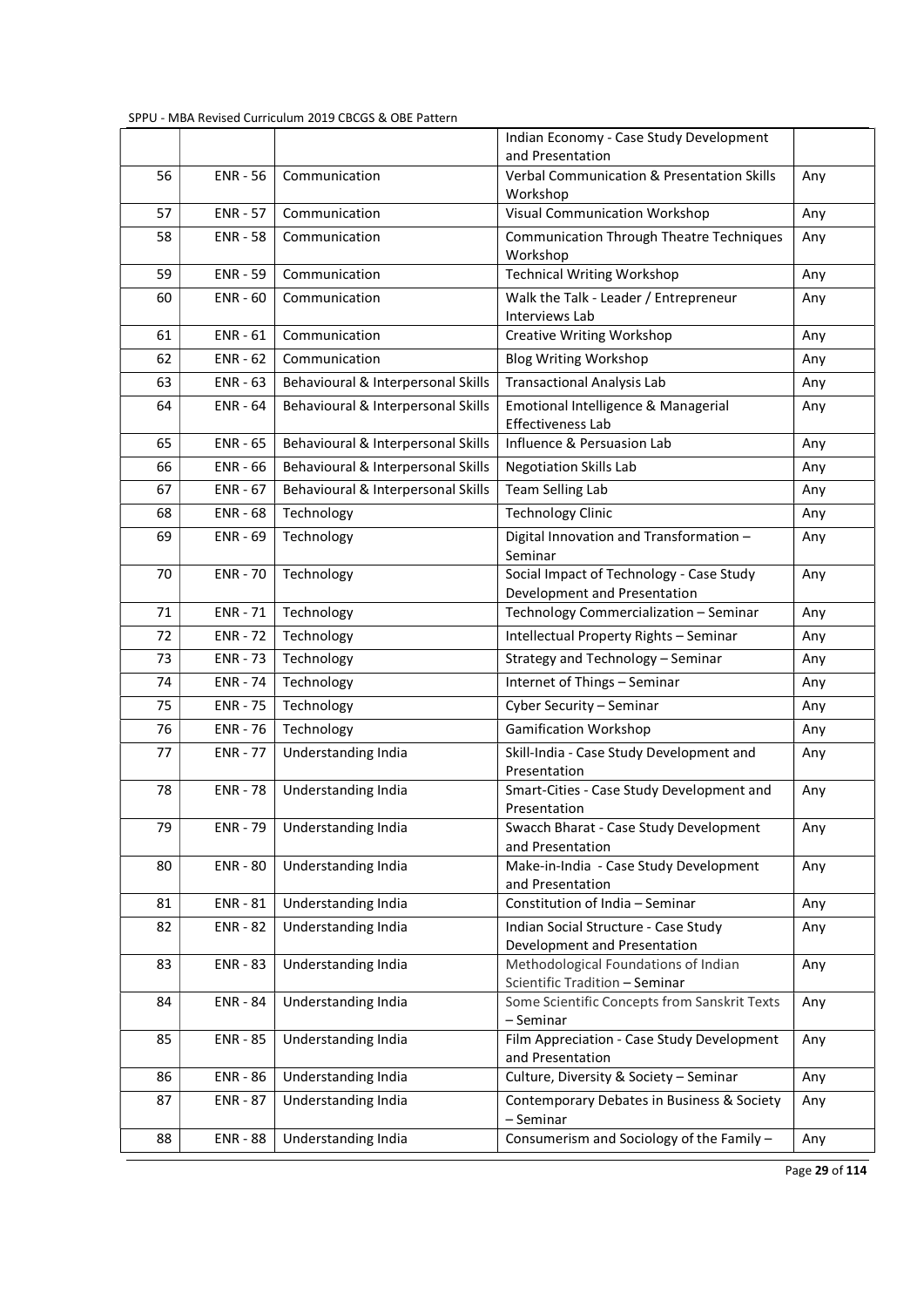|     |                  |                                           | Seminar                                                                                  |     |
|-----|------------------|-------------------------------------------|------------------------------------------------------------------------------------------|-----|
| 89  | <b>ENR - 89</b>  | Understanding India                       | Culture and Media - Seminar                                                              | Any |
| 90  | <b>ENR - 90</b>  | Understanding India                       | <b>Business History - Seminar</b>                                                        | Any |
| 91  | <b>ENR - 91</b>  | <b>Unconventional Sectors</b>             | <b>Educational Institutions Management - Case</b>                                        | Any |
|     |                  |                                           | <b>Study Development and Presentation</b>                                                |     |
| 92  | <b>ENR - 92</b>  | <b>Unconventional Sectors</b>             | The Business of Bollywood - Case Study                                                   | Any |
|     |                  |                                           | Development and Presentation                                                             |     |
| 93  | <b>ENR - 93</b>  | <b>Unconventional Sectors</b>             | Contemporary Sports: A Business Perspective<br>- Case Study Development and Presentation | Any |
| 94  | <b>ENR - 94</b>  | <b>Unconventional Sectors</b>             | Managing Public Festivals, Exhibitions &                                                 | Any |
|     |                  |                                           | Fairs - Case Study Development and                                                       |     |
|     |                  |                                           | Presentation                                                                             |     |
| 95  | <b>ENR - 95</b>  | <b>Unconventional Sectors</b>             | Agro Tourism- Case Study Development and<br>Presentation                                 | Any |
| 96  | <b>ENR - 96</b>  | <b>Ethics &amp; Social Responsibility</b> | <b>Rural Immersion Project</b>                                                           | Any |
| 97  | <b>ENR - 97</b>  | <b>Ethics &amp; Social Responsibility</b> | Managing for bottom of the Pyramid                                                       | Any |
|     |                  |                                           | <b>Business - Seminar</b>                                                                |     |
| 98  | <b>ENR - 98</b>  | <b>Ethics &amp; Social Responsibility</b> | Digital Technologies For Social Inclusion -                                              | Any |
|     |                  |                                           | Case Study Development and Presentation                                                  |     |
| 99  | <b>ENR - 99</b>  | Ethics & Social Responsibility            | Social Impact Analysis for Local Community                                               | Any |
|     |                  |                                           | Projects - Case Study Development and<br>Presentation                                    |     |
| 100 | <b>ENR - 100</b> | <b>Ethics &amp; Social Responsibility</b> | Social & Ethical Aspects of Healthcare -                                                 | Any |
|     |                  |                                           | Seminar                                                                                  |     |
| 101 | ENR - 101        | <b>Ethics &amp; Social Responsibility</b> | Spirituality for Managers - Seminar                                                      | Any |
| 102 | $ENR - 102$      | <b>Personal Interest Course</b>           | Yoga                                                                                     | Any |
| 103 | $ENR - 103$      | <b>Personal Interest Course</b>           | <b>Vedic Maths</b>                                                                       | Any |
| 104 | $ENR - 104$      | <b>Personal Interest Course</b>           | Graphology                                                                               | Any |
| 105 | $ENR - 105$      | Personal Interest Course                  | Caligraphy                                                                               | Any |
| 106 | $ENR - 106$      | <b>Personal Interest Course</b>           | <b>Music</b>                                                                             | Any |
| 107 | $ENR - 107$      | <b>Personal Interest Course</b>           | Dance                                                                                    | Any |
| 108 | $ENR - 108$      | Personal Interest Course                  | <b>Adventure Sports</b>                                                                  | Any |
| 109 | $ENR - 109$      | <b>Personal Interest Course</b>           | Hackathon                                                                                | Any |
| 110 | ENR - 110        | <b>Personal Interest Course</b>           | Local Community Development Project                                                      | Any |
| 111 | ENR - 111        | Personal Interest Course                  | Videography                                                                              | Any |
| 112 | ENR - 112        | Personal Interest Course                  | <b>Fine Arts</b>                                                                         | Any |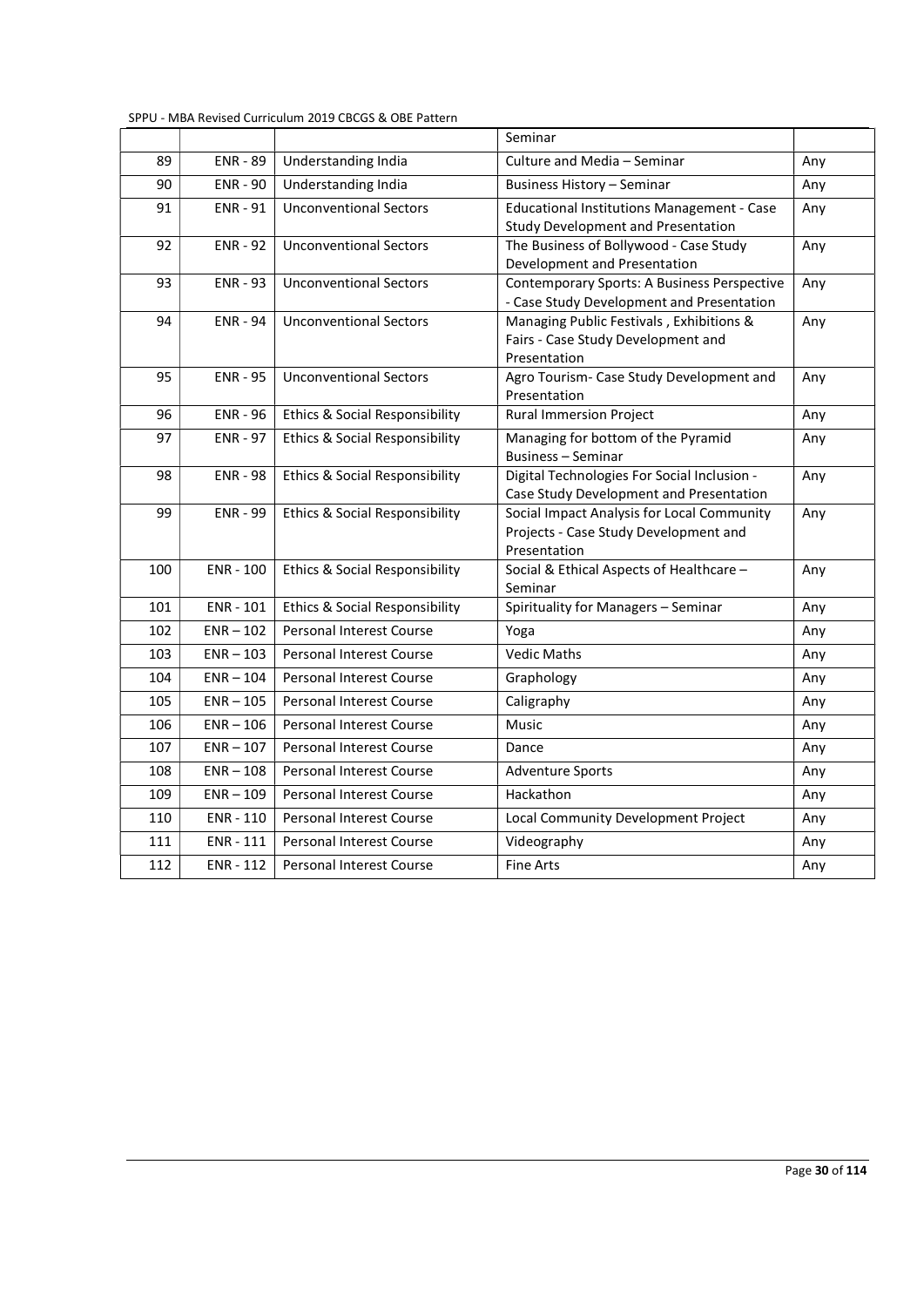| [F] ALTERNATIVE STUDY CREDIT COURSES (ASCC) (ELECTIVES) - 2 Credit Each |                    |                                                                                                   |                 |  |
|-------------------------------------------------------------------------|--------------------|---------------------------------------------------------------------------------------------------|-----------------|--|
|                                                                         |                    | 50 Marks CCE, 00 Marks ESE                                                                        |                 |  |
|                                                                         |                    | Between ZERO to THREE courses to be selected from the following list in Semester I"               |                 |  |
|                                                                         |                    | and $/$ or                                                                                        |                 |  |
|                                                                         |                    | Between ZERO to THREE courses to be selected from the following list in Semester II <sup>#</sup>  |                 |  |
|                                                                         |                    | and $/$ or                                                                                        |                 |  |
|                                                                         |                    | Between ZERO to THREE courses to be selected from the following list in Semester III <sup>#</sup> |                 |  |
|                                                                         |                    | and $/$ or                                                                                        |                 |  |
|                                                                         |                    | Between ZERO to TWO courses to be selected from the following list in Semester IV"                |                 |  |
| Course No.                                                              | <b>Course Code</b> | Course                                                                                            | <b>Semester</b> |  |
| $\mathbf{1}$                                                            | ASCC - 001         | <b>MOOCS</b>                                                                                      | Any             |  |
| $\overline{2}$                                                          | ASCC - 002         | <b>Professional Certification Programs</b>                                                        |                 |  |
|                                                                         |                    |                                                                                                   | Any             |  |
| 3                                                                       | ASCC - 003         | <b>CSR Project</b>                                                                                | Any             |  |
| 4                                                                       | ASCC - 004         | <b>Innovation Projects</b>                                                                        | Any             |  |
| 5                                                                       | ASCC - 005         | Industry or Academic Internships                                                                  | Any             |  |

# Same type of course can be selected multiple number of times.